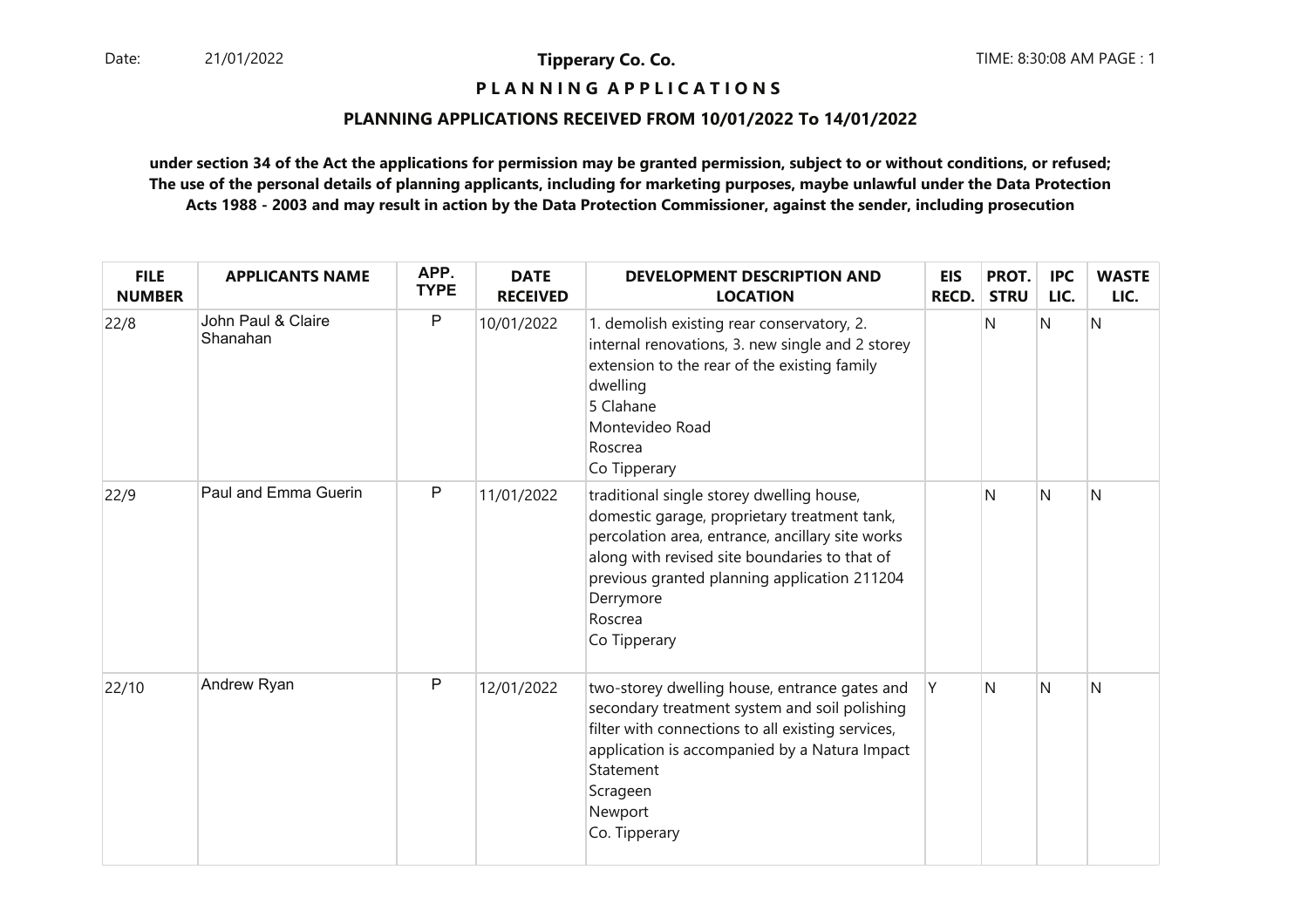**P L A N N I N G A P P L I C A T I O N S** 

#### **PLANNING APPLICATIONS RECEIVED FROM 10/01/2022 To 14/01/2022**

| <b>FILE</b><br><b>NUMBER</b> | <b>APPLICANTS NAME</b>    | APP.<br><b>TYPE</b> | <b>DATE</b><br><b>RECEIVED</b> | <b>DEVELOPMENT DESCRIPTION AND</b><br><b>LOCATION</b>                                                                                                                                                                                                                                                                                                        | <b>EIS</b><br>RECD. | PROT.<br><b>STRU</b> | <b>IPC</b><br>LIC. | <b>WASTE</b><br>LIC. |
|------------------------------|---------------------------|---------------------|--------------------------------|--------------------------------------------------------------------------------------------------------------------------------------------------------------------------------------------------------------------------------------------------------------------------------------------------------------------------------------------------------------|---------------------|----------------------|--------------------|----------------------|
| 22/11                        | Damien & Patricia Ryan    | $\mathsf{P}$        | 12/01/2022                     | construction of a new two-storey dwelling<br>house, domestic garage, septic tank and<br>percolation area, a private well, entrance,<br>landscaping, solar panels on the roof of the<br>dwelling house and all associated site works, a<br>Natura Impact Statement is submitted with the<br>application<br>Newtown<br>Upperchurch<br>Thurles<br>Co. Tipperary | Υ                   | N                    | N                  | N                    |
| 22/12                        | <b>Edmond Hearn</b>       | P                   | 12/01/2022                     | construct a bungalow, garage, entrance onto<br>laneway, wastewater system, borehole, soakpits<br>and all other associated site works<br>Ballyneill<br>Carrick-on-Suir<br>Co. Tipperary                                                                                                                                                                       |                     | N                    | Ν                  | N                    |
| 22/13                        | Aidan and Hilary Dilworth | $\mathsf{P}$        | 13/01/2022                     | construct a dwelling, entrance, waste water<br>treatment system and all associated site<br>development works<br>Feemore<br>Ardfinnan<br>Co. Tipperary                                                                                                                                                                                                        |                     | N                    | Ν                  | N                    |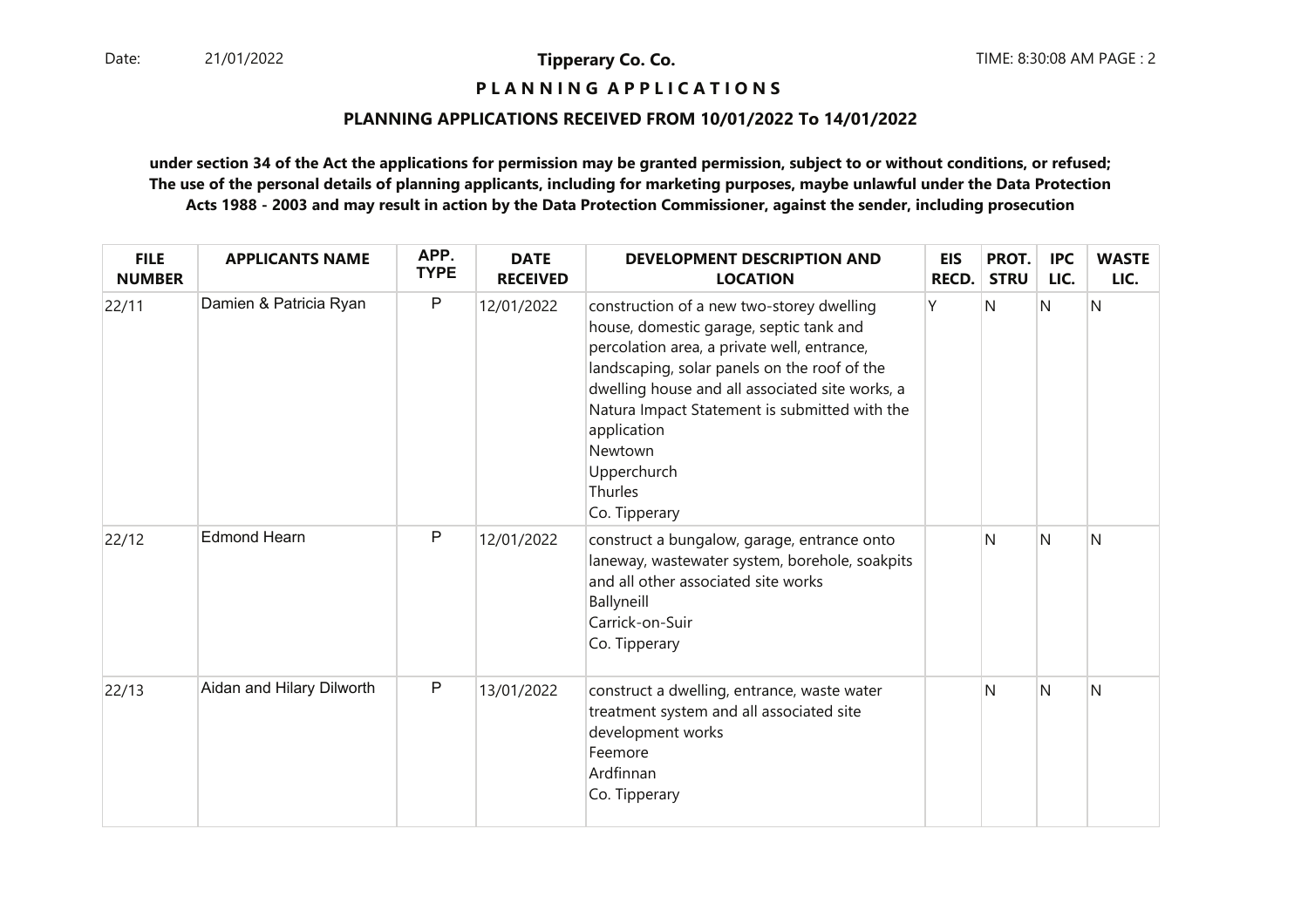**P L A N N I N G A P P L I C A T I O N S** 

#### **PLANNING APPLICATIONS RECEIVED FROM 10/01/2022 To 14/01/2022**

| <b>FILE</b><br><b>NUMBER</b> | <b>APPLICANTS NAME</b>         | APP.<br><b>TYPE</b> | <b>DATE</b><br><b>RECEIVED</b> | <b>DEVELOPMENT DESCRIPTION AND</b><br><b>LOCATION</b>                                                                                                                                                                                                                                                              | <b>EIS</b><br>RECD. | PROT.<br><b>STRU</b> | <b>IPC</b><br>LIC. | <b>WASTE</b><br>LIC. |
|------------------------------|--------------------------------|---------------------|--------------------------------|--------------------------------------------------------------------------------------------------------------------------------------------------------------------------------------------------------------------------------------------------------------------------------------------------------------------|---------------------|----------------------|--------------------|----------------------|
| 22/14                        | Kevin Kinane                   | $\mathsf{P}$        | 13/01/2022                     | construct a dwelling, entrance, waste water<br>treatment system and all associated site<br>development works<br>Glenbane<br>Lattin<br>Co. Tipperary                                                                                                                                                                |                     | N                    | Ν                  | N                    |
| 22/15                        | Kelly Hodgins and Aaron<br>Coe | $\mathsf{P}$        | 13/01/2022                     | dwelling, garage, entrance and waste water<br>treatment system including associated site<br>works<br>Behamore (Smith)<br>Cloughjordan<br>Co. Tipperary                                                                                                                                                             |                     | N                    | N                  | N                    |
| 22/16                        | Dan Casey                      | $\mathsf{P}$        | 13/01/2022                     | (i) Demolition of an existing building, (ii) the<br>erection of a single building containing nine<br>apartments, (iii) enclosed bin storage area and<br>bicycle parking and (iv) connection to existing<br>foul and surface water sewers and all associated<br>site works<br>Abbey Street<br>Cahir<br>Co Tipperary |                     | N                    | N                  | N                    |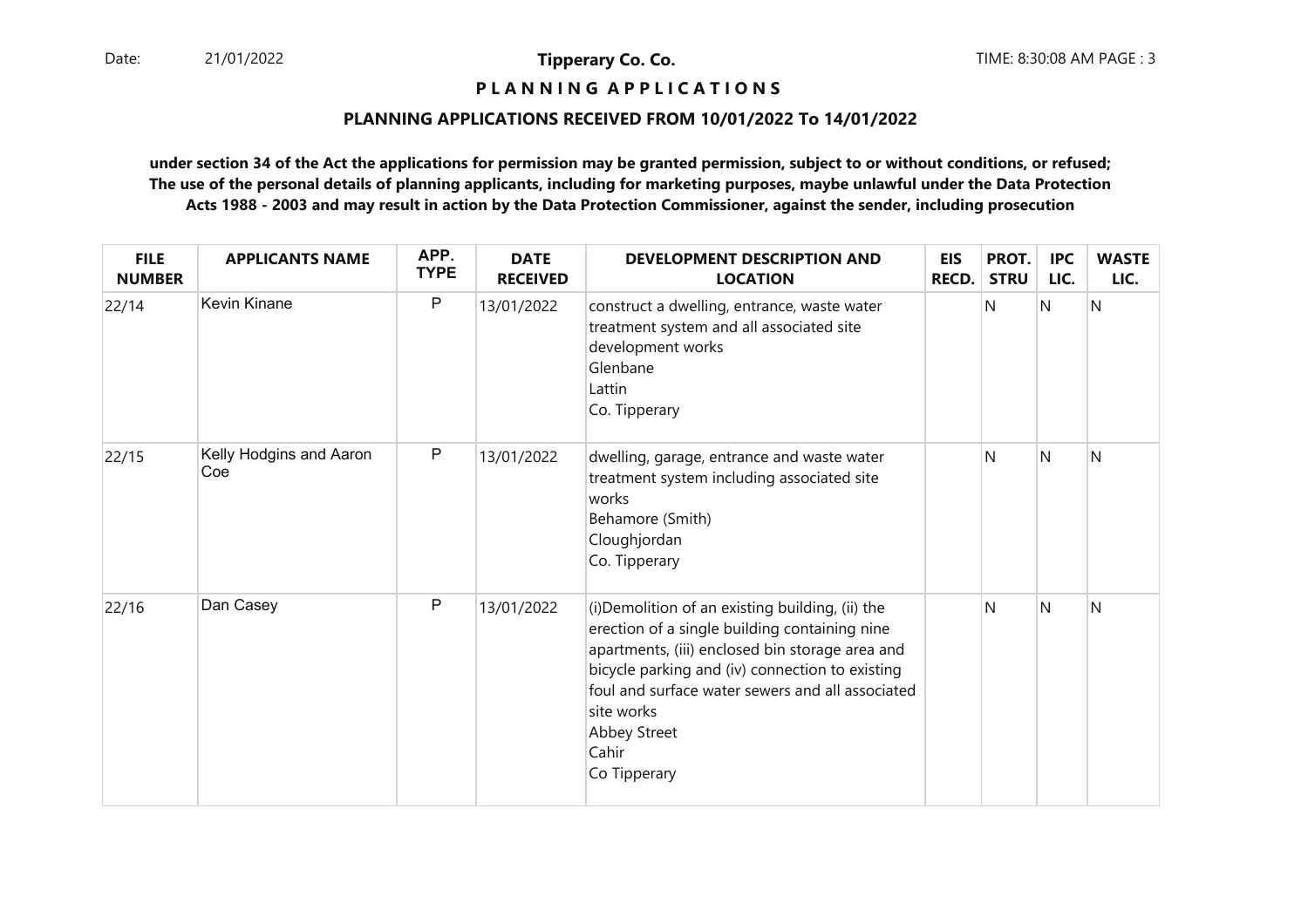**P L A N N I N G A P P L I C A T I O N S** 

#### **PLANNING APPLICATIONS RECEIVED FROM 10/01/2022 To 14/01/2022**

| <b>FILE</b><br><b>NUMBER</b> | <b>APPLICANTS NAME</b> | APP.<br><b>TYPE</b> | <b>DATE</b><br><b>RECEIVED</b> | <b>DEVELOPMENT DESCRIPTION AND</b><br><b>LOCATION</b>                                                                                                                                                                                                               | <b>EIS</b><br><b>RECD.</b> | PROT.<br><b>STRU</b> | <b>IPC</b><br>LIC. | <b>WASTE</b><br>LIC. |
|------------------------------|------------------------|---------------------|--------------------------------|---------------------------------------------------------------------------------------------------------------------------------------------------------------------------------------------------------------------------------------------------------------------|----------------------------|----------------------|--------------------|----------------------|
| 22/17                        | <b>Walter Long</b>     | $\mathsf{R}$        | 13/01/2022                     | (a) the 8 no. storage containers and (b) the rear<br>extension to the storage warehouse and<br>Permission to increase the yard area and revised<br>boundary treatment including all associated site<br>works<br>Loughtally<br>Marlfield<br>Clonmel<br>Co. Tipperary |                            | N                    | IN.                | Ν                    |
| 22/18                        | Donal McGrath          | $\mathsf R$         | 13/01/2022                     | (a) retention of a concrete floor and rising walls,<br>and (b) Permission to construct an agricultural<br>storage shed over same and all associated site<br>development works<br>Abbeyfarm<br>Inishlounaght<br>Marlfield, Clonmel<br>Co. Tipperary                  |                            | N                    | N                  | N                    |
| 22/19                        | Eanna Hogan            | P                   | 13/01/2022                     | the erection of a dwelling, garage, entrance and<br>wastewater treatment system, including<br>associated site works<br>Clooneen Middle<br>Cloughjordan<br>Co Tipperary                                                                                              |                            | N                    | <sup>N</sup>       | N                    |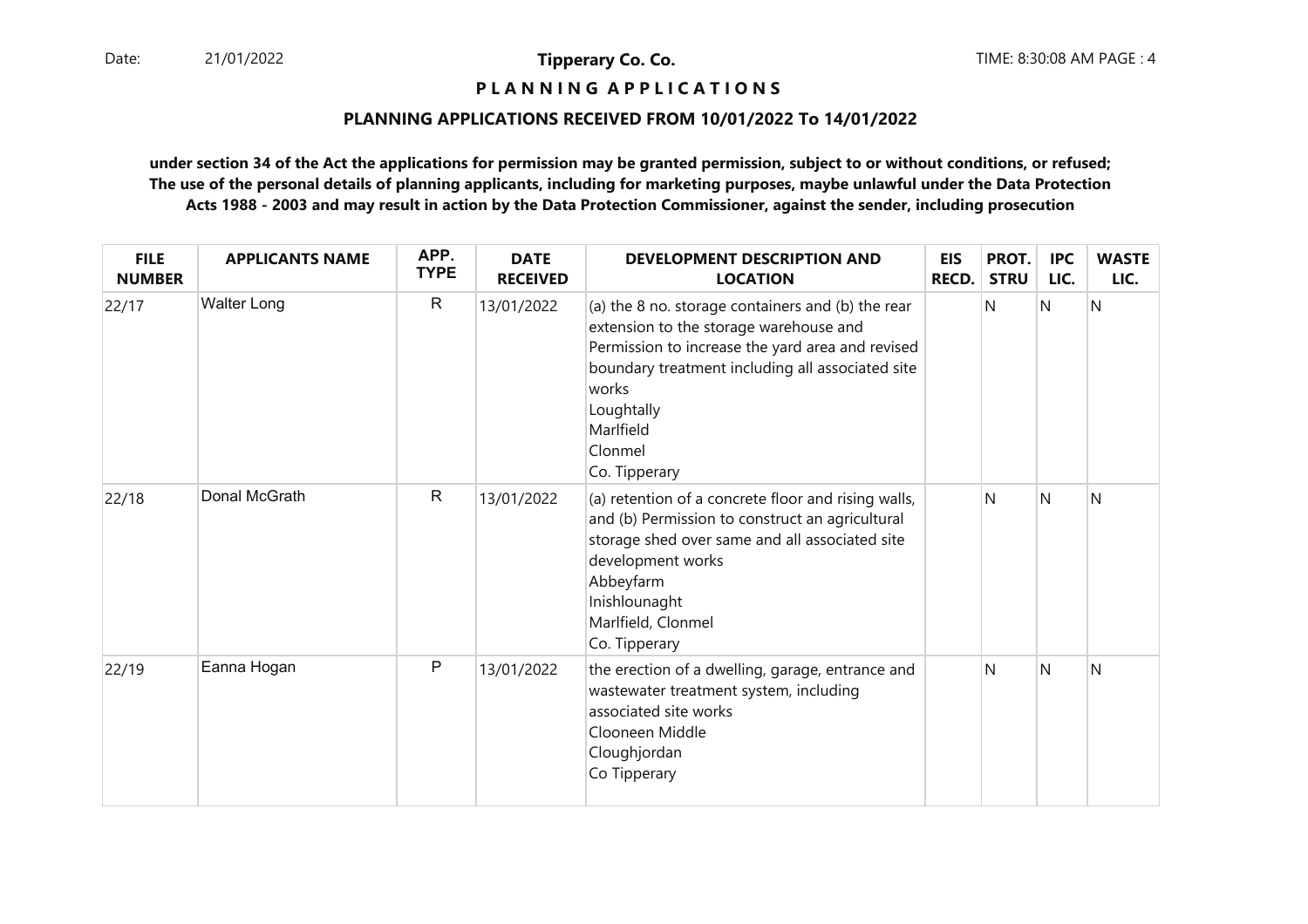## **P L A N N I N G A P P L I C A T I O N S**

#### **PLANNING APPLICATIONS RECEIVED FROM 10/01/2022 To 14/01/2022**

| 22/20 | Gabriele Pacchera | P | 14/01/2022 | Permission for the demolition of an existing<br>derelict dwelling and for the construction of a<br>new 2-storey dwelling house along with all<br>associated site works<br>Rosegreen<br>GarryandrewSouth<br>Cashel                                                                                                                                                                                                                                                                                                                                                                                                                                                                                                                                                                                                                                                                                                                                                                                                                                                                                                      | N | N | N |
|-------|-------------------|---|------------|------------------------------------------------------------------------------------------------------------------------------------------------------------------------------------------------------------------------------------------------------------------------------------------------------------------------------------------------------------------------------------------------------------------------------------------------------------------------------------------------------------------------------------------------------------------------------------------------------------------------------------------------------------------------------------------------------------------------------------------------------------------------------------------------------------------------------------------------------------------------------------------------------------------------------------------------------------------------------------------------------------------------------------------------------------------------------------------------------------------------|---|---|---|
| 22/21 | Thorhammer Itd    | P | 14/01/2022 | development will consist of 1. An assisted living<br>elderly care building with 45 no. self-contained<br>units, each with kitchen/dining/living, bedroom,<br>bathroom, balcony & Storage. The building will<br>also have a reception area, dayrooms,<br>associated storage etc. 2. A courtyard garden,<br>landscaping in general including new semi<br>mature trees to all relevant boundaries etc. 3.<br>Provision of on-site carparking and bicycle<br>parking 4. Provision to demolish and remove<br>the existing unused Supermarket attached to<br>the rear of 42 Bank Place Building which is listed<br>on the National Inventory of Architectural<br>Heritage under reference 22108091. Works will<br>include restoring the rear of this building to its<br>original form, prior to the construction of this<br>supermarket. 5. Provision of a new foul sewer<br>connection to the adjoining public foul sewer<br>network. 6. Provision of storm water drainage<br>including the installation of a storm water<br>attenuation tank and connection to adjoining<br>public storm water network. 7. Provision for a | Υ | N | N |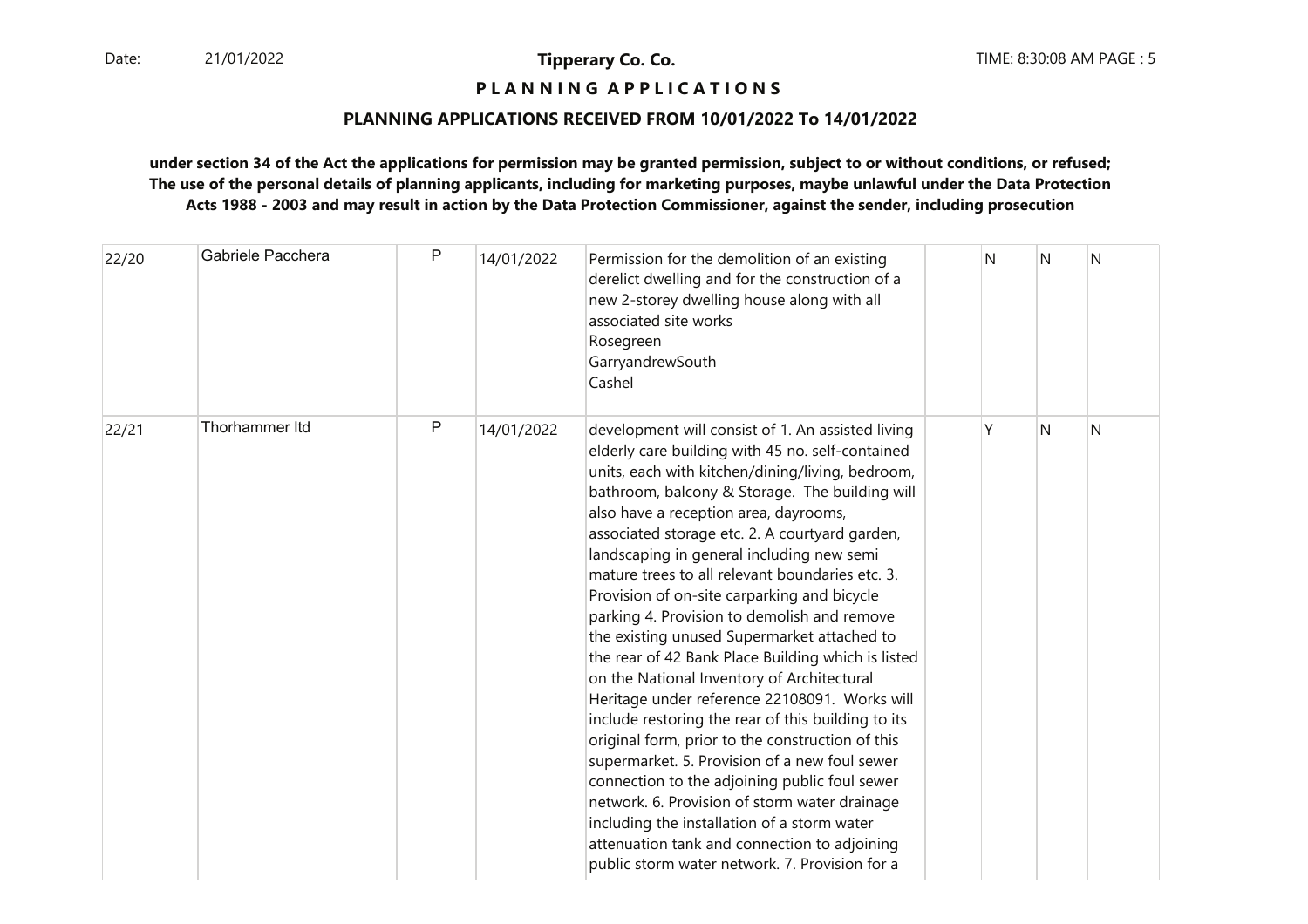## **P L A N N I N G A P P L I C A T I O N S**

#### **PLANNING APPLICATIONS RECEIVED FROM 10/01/2022 To 14/01/2022**

|       |                |   |            | new water connection to the building from the<br>adjoining public water main. 8. Provision of<br>public lighting throughout the site. 9. Provision<br>of on-site bin storage. 10. Provision to connect<br>into existing adjoining public road network and<br>to construct new footpaths to service the<br>proposed development. 11. All associated site<br>development works<br>42 Bank Place<br><b>Tipperary Town</b><br>Co. Tipperary |   |   |   |
|-------|----------------|---|------------|-----------------------------------------------------------------------------------------------------------------------------------------------------------------------------------------------------------------------------------------------------------------------------------------------------------------------------------------------------------------------------------------------------------------------------------------|---|---|---|
| 22/22 | Marie Mc Keogh | P | 14/01/2022 | vehicular entrance, dwelling house, septic tank<br>& percolation area together with all associated<br>site works<br>Coolbaun<br><b>Ballina</b><br>Co Tipperary                                                                                                                                                                                                                                                                          | N | N | N |
| 22/23 | Marika Dubova  | P | 14/01/2022 | to construct Sun Room extension and<br>associated works<br>29 Cashel Road<br><b>Tipperary Town</b>                                                                                                                                                                                                                                                                                                                                      | N | N | N |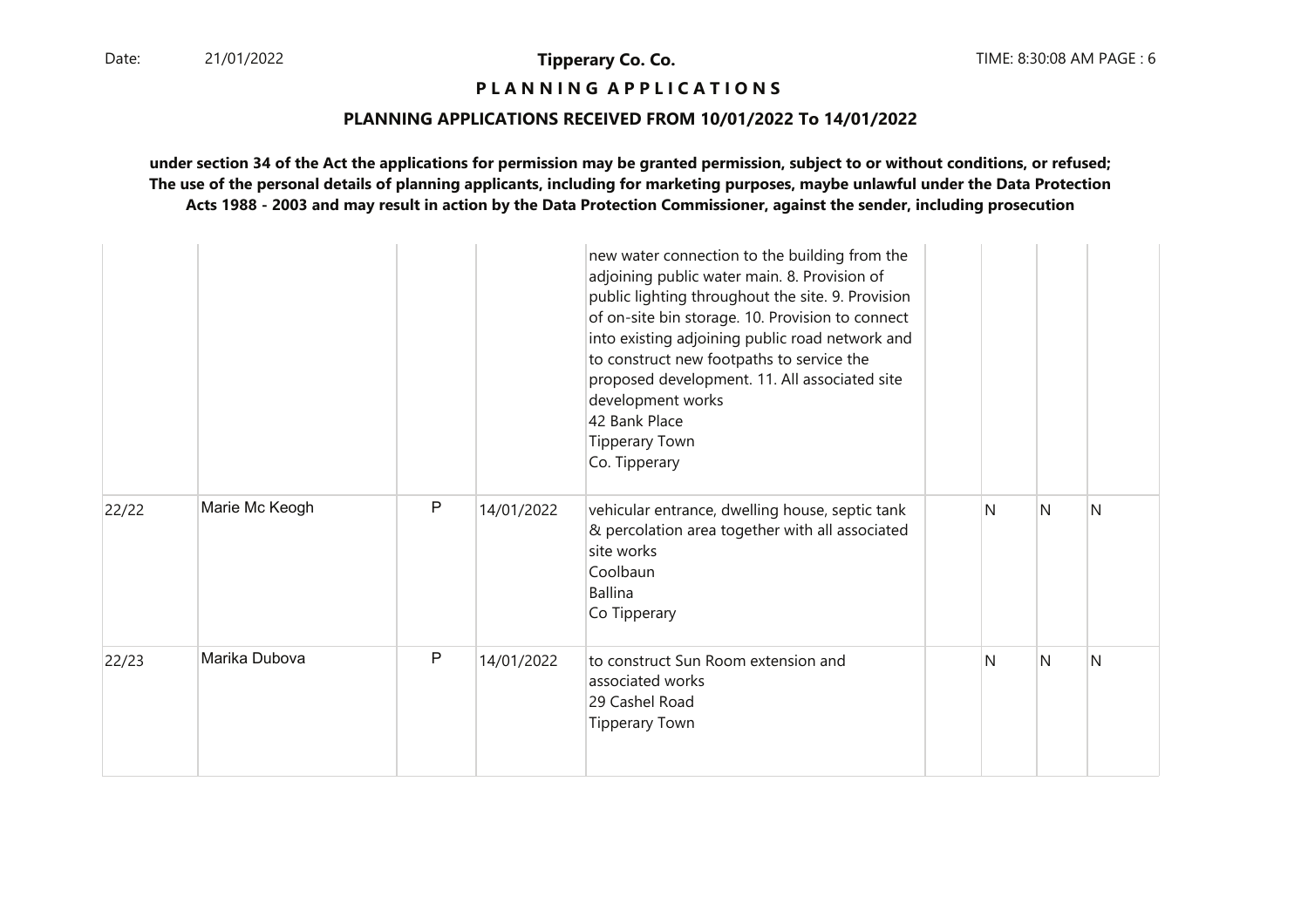**P L A N N I N G A P P L I C A T I O N S** 

#### **PLANNING APPLICATIONS RECEIVED FROM 10/01/2022 To 14/01/2022**

| <b>FILE</b><br><b>NUMBER</b> | <b>APPLICANTS NAME</b>         | APP.<br><b>TYPE</b> | <b>DATE</b><br><b>RECEIVED</b> | <b>DEVELOPMENT DESCRIPTION AND</b><br><b>LOCATION</b>                                                                                                                                                                                                                                      | <b>EIS</b><br><b>RECD.</b> | PROT.<br><b>STRU</b> | <b>IPC</b><br>LIC. | <b>WASTE</b><br>LIC. |
|------------------------------|--------------------------------|---------------------|--------------------------------|--------------------------------------------------------------------------------------------------------------------------------------------------------------------------------------------------------------------------------------------------------------------------------------------|----------------------------|----------------------|--------------------|----------------------|
| 22/24                        | Jim Gannon & Niamh<br>Corrigan | $\mathsf{P}$        | 14/01/2022                     | a) new single storey detached<br>(home) office/gym/store accommodation<br>ancillary to dwelling, b) all associated site works<br>and connections to services<br>Lisgarode<br>Kilruane<br>Nenagh<br>Co Tipperary                                                                            |                            | N                    | N                  | N                    |
| 22/25                        | Brendan & Mary Delaney         | $\sf P$             | 14/01/2022                     | a single storey detached dwelling house,<br>driveway, alterations to existing entrance waste-<br>water treatment unit and polishing filter<br>Richmond<br>Ballycommon, Nenagh<br>Co Tipperary                                                                                              |                            | N                    | N                  | N                    |
| 22/60005                     | Jim O Connor                   | ${\sf R}$           | 10/01/2022                     | permission to retain as constructed minor<br>elevational changes to previously granted<br>permission (ref no 17600147) to the<br>sunroom/conservatory extension to the side of<br>my dwelling with all associated siteworks<br><b>Beakstown House</b><br>Beakstown<br>Holycross<br>E41FD30 |                            | N                    | N                  | N                    |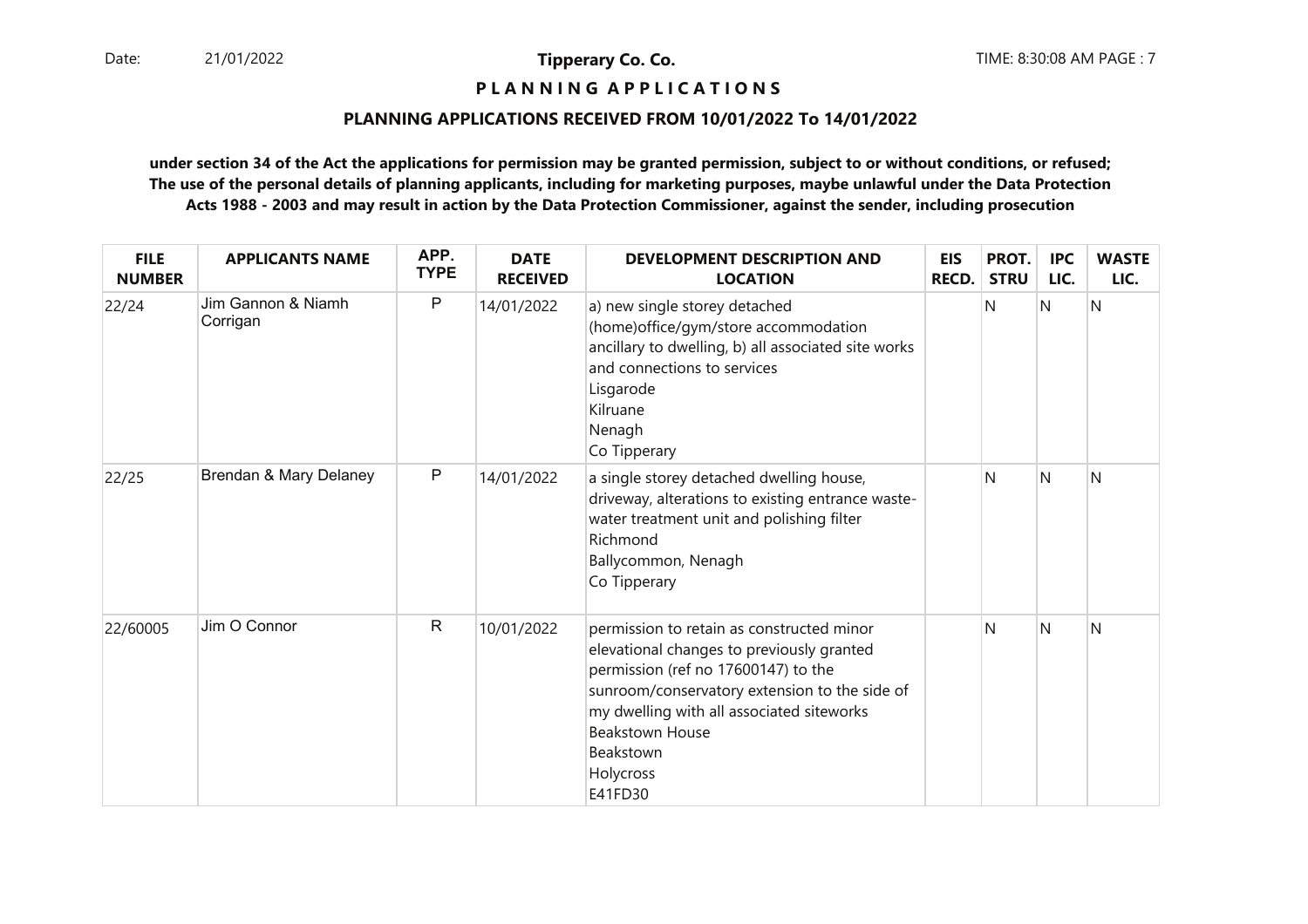**P L A N N I N G A P P L I C A T I O N S** 

#### **PLANNING APPLICATIONS RECEIVED FROM 10/01/2022 To 14/01/2022**

| <b>FILE</b><br><b>NUMBER</b> | <b>APPLICANTS NAME</b>             | APP.<br><b>TYPE</b> | <b>DATE</b><br><b>RECEIVED</b> | <b>DEVELOPMENT DESCRIPTION AND</b><br><b>LOCATION</b>                                                                                                                                                                                                                                                                                                                                                                                                                                                                                                                       | <b>EIS</b><br>RECD. | PROT.<br><b>STRU</b> | <b>IPC</b><br>LIC. | <b>WASTE</b><br>LIC. |
|------------------------------|------------------------------------|---------------------|--------------------------------|-----------------------------------------------------------------------------------------------------------------------------------------------------------------------------------------------------------------------------------------------------------------------------------------------------------------------------------------------------------------------------------------------------------------------------------------------------------------------------------------------------------------------------------------------------------------------------|---------------------|----------------------|--------------------|----------------------|
| 22/60006                     | Anthony J O'Mahoney                | $\mathsf{R}$        | 12/01/2022                     | Retention Permission for the following: Removal<br>of window from west elevation of house and<br>insertion of window in east elevation; Insertion<br>of roof window in west facing roof slope;<br>Construction of detached garage; Construction<br>of boiler shed and oil tank; Erection of timber<br>play house; Relocation of septic tank from<br>location shown on drawings associated with<br>planning ref. P.3.3251 and provision of puraflo<br>treatment units; and all associated site and<br>ancillary works.<br>Roseboro<br>Tipperary<br>Co. Tipperary<br>E34 X257 |                     | N                    | N                  | N                    |
| 22/60007                     | Amy Buckley and Adrian<br>Hennessy | $\mathsf{P}$        | 13/01/2022                     | Construction of a new single storey house, new<br>vehicular entrance and all associated site<br>boundary and site development works at Park<br>View, Emly, Co. Tipperary.<br>Park View<br>Emly<br>Co. Tipperary                                                                                                                                                                                                                                                                                                                                                             |                     | N                    | N                  | N                    |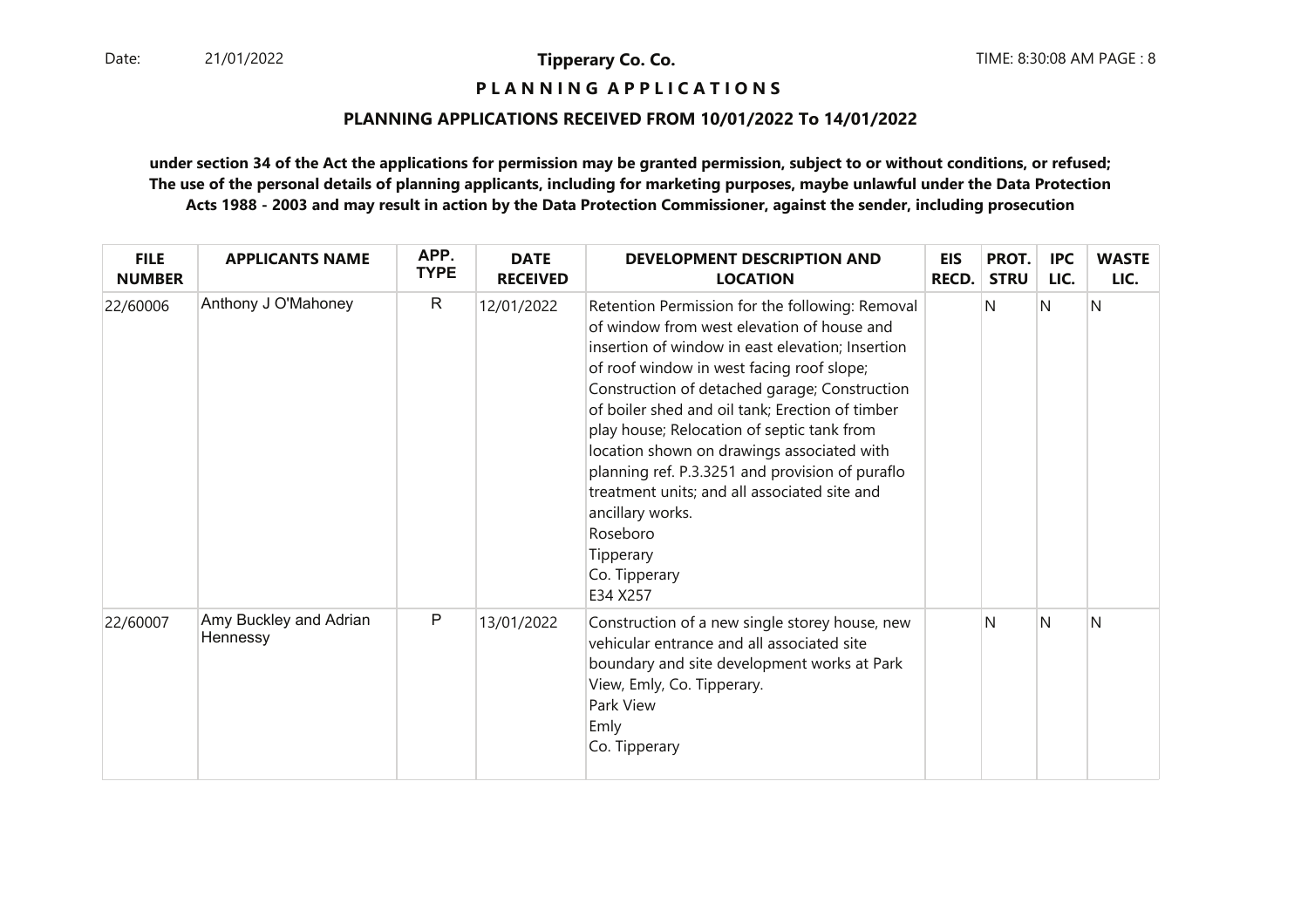**P L A N N I N G A P P L I C A T I O N S** 

#### **PLANNING APPLICATIONS RECEIVED FROM 10/01/2022 To 14/01/2022**

| <b>FILE</b><br><b>NUMBER</b> | <b>APPLICANTS NAME</b> | APP.<br><b>TYPE</b> | <b>DATE</b><br><b>RECEIVED</b> | <b>DEVELOPMENT DESCRIPTION AND</b><br><b>LOCATION</b>                                                                                                                                                                                                                                                                         | <b>EIS</b><br><b>RECD.</b> | PROT.<br><b>STRU</b> | <b>IPC</b><br>LIC. | <b>WASTE</b><br>LIC. |
|------------------------------|------------------------|---------------------|--------------------------------|-------------------------------------------------------------------------------------------------------------------------------------------------------------------------------------------------------------------------------------------------------------------------------------------------------------------------------|----------------------------|----------------------|--------------------|----------------------|
| 22/60008                     | <b>Patrick Crowe</b>   | P                   | 13/01/2022                     | for the demolition of existing detached shed to<br>side of house and sunroom to the rear of<br>existing house and for the construction of a<br>single storey extension to both sides of existing<br>dwelling house together with all associated site<br>works<br><b>Convent Cross</b><br>Dundrum<br>Co. Tipperary<br>E34 PH31 |                            | N                    | N                  | N                    |
| 22/60009                     | Michael Hogan          | $\mathsf{R}$        | 13/01/2022                     | Retention Permission for the following: Second<br>floor extension above first floor of original<br>house; Single storey rear extension behind<br>original house; And all associated site and<br>ancillary works.<br>17 Church Street<br><b>Tipperary</b><br>Co. Tipperary<br>E34 X583                                         |                            | N                    | N                  | N                    |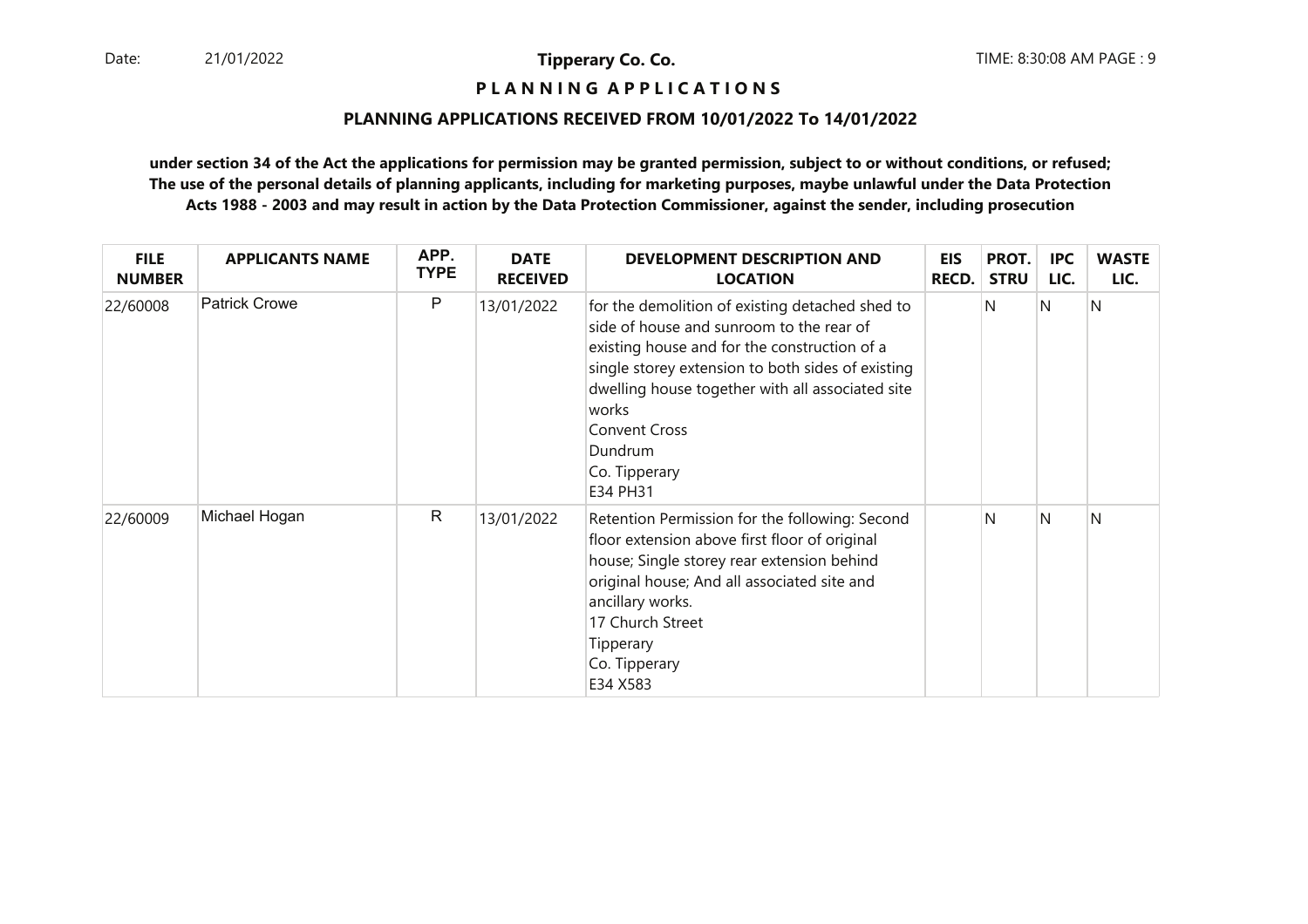**P L A N N I N G A P P L I C A T I O N S** 

#### **PLANNING APPLICATIONS RECEIVED FROM 10/01/2022 To 14/01/2022**

| <b>FILE</b><br><b>NUMBER</b> | <b>APPLICANTS NAME</b> | APP.<br><b>TYPE</b> | <b>DATE</b><br><b>RECEIVED</b> | DEVELOPMENT DESCRIPTION AND<br><b>LOCATION</b>                                                                                                                                                                                                                                                                                                                           | <b>EIS</b><br><b>RECD.</b> | PROT.<br><b>STRU</b> | <b>IPC</b><br>LIC. | <b>WASTE</b><br>LIC. |
|------------------------------|------------------------|---------------------|--------------------------------|--------------------------------------------------------------------------------------------------------------------------------------------------------------------------------------------------------------------------------------------------------------------------------------------------------------------------------------------------------------------------|----------------------------|----------------------|--------------------|----------------------|
| 22/60010                     | Jeremy & Therese Smith | P                   | 14/01/2022                     | the construction of an extension to the side of<br>the existing dwelling, two storey at the front and<br>single storey to the rear, replacement of upper<br>level rear rooflights with dormer windows,<br>internal alterations, all landscaping and ancillary<br>site works associated with the proposed works<br>Brookfield,<br>Coolbawn,<br>Co. Tipperary.<br>E45 PT18 |                            | N                    | N                  | N                    |
| 22/60011                     | Michael Hogan          | $\mathsf{R}$        | 14/01/2022                     | Retention Permission for the following: Second<br>floor extension above first floor of original<br>house; Single storey rear extension behind<br>original house; And all associated site and<br>ancillary works.<br>17 Church Street<br>Tipperary<br>Co. Tipperary<br>E34 X583                                                                                           |                            | N                    | N                  | N                    |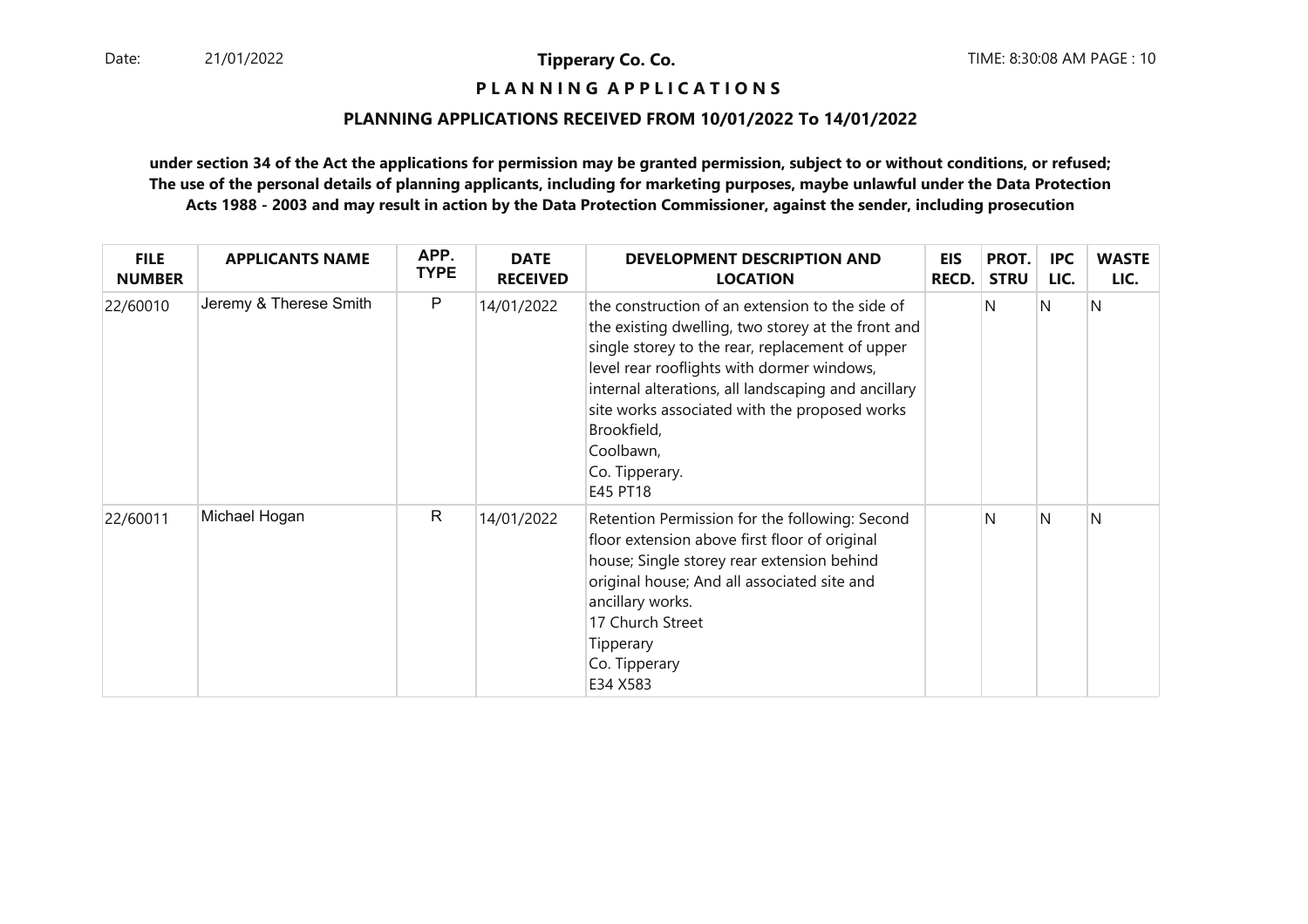**P L A N N I N G A P P L I C A T I O N S** 

#### **PLANNING APPLICATIONS RECEIVED FROM 10/01/2022 To 14/01/2022**

| <b>FILE</b><br><b>NUMBER</b> | <b>APPLICANTS NAME</b> | APP.<br><b>TYPE</b> | <b>DATE</b><br><b>RECEIVED</b> | <b>DEVELOPMENT DESCRIPTION AND</b><br><b>LOCATION</b>                                                                                                                                                                                                                                                                                                                                               | <b>EIS</b><br><b>RECD.</b> | PROT.<br><b>STRU</b> | <b>IPC</b><br>LIC. | <b>WASTE</b><br>LIC. |
|------------------------------|------------------------|---------------------|--------------------------------|-----------------------------------------------------------------------------------------------------------------------------------------------------------------------------------------------------------------------------------------------------------------------------------------------------------------------------------------------------------------------------------------------------|----------------------------|----------------------|--------------------|----------------------|
| 22/60012                     | Donal Corcoran         | $\mathsf{R}$        | 14/01/2022                     | Planning Permission for a) retention of milking<br>parlour and associated yard area, b) retention of<br>two underground slatted storage tanks to north<br>of milking parlour yard area, d) retention of<br>meal silo to north of milking parlour yard area,<br>e) two additional underground slatted storage<br>tanks and shed and all associated works<br>Tinock Upper,<br>Ballingarry,<br>Thurles |                            | N                    | N                  | N                    |
| 22/60013                     | <b>Patrick Crowe</b>   | P                   | 14/01/2022                     | the demolition of existing detached shed to side<br>of house and sunroom to the rear of existing<br>house and for the construction of a single storey<br>extension to both sides of existing dwelling<br>house together with all associated site works<br><b>Convent Cross</b><br>Dundrum<br>Co. Tipperary<br>E34 PH31                                                                              |                            | N                    | N                  | Ν                    |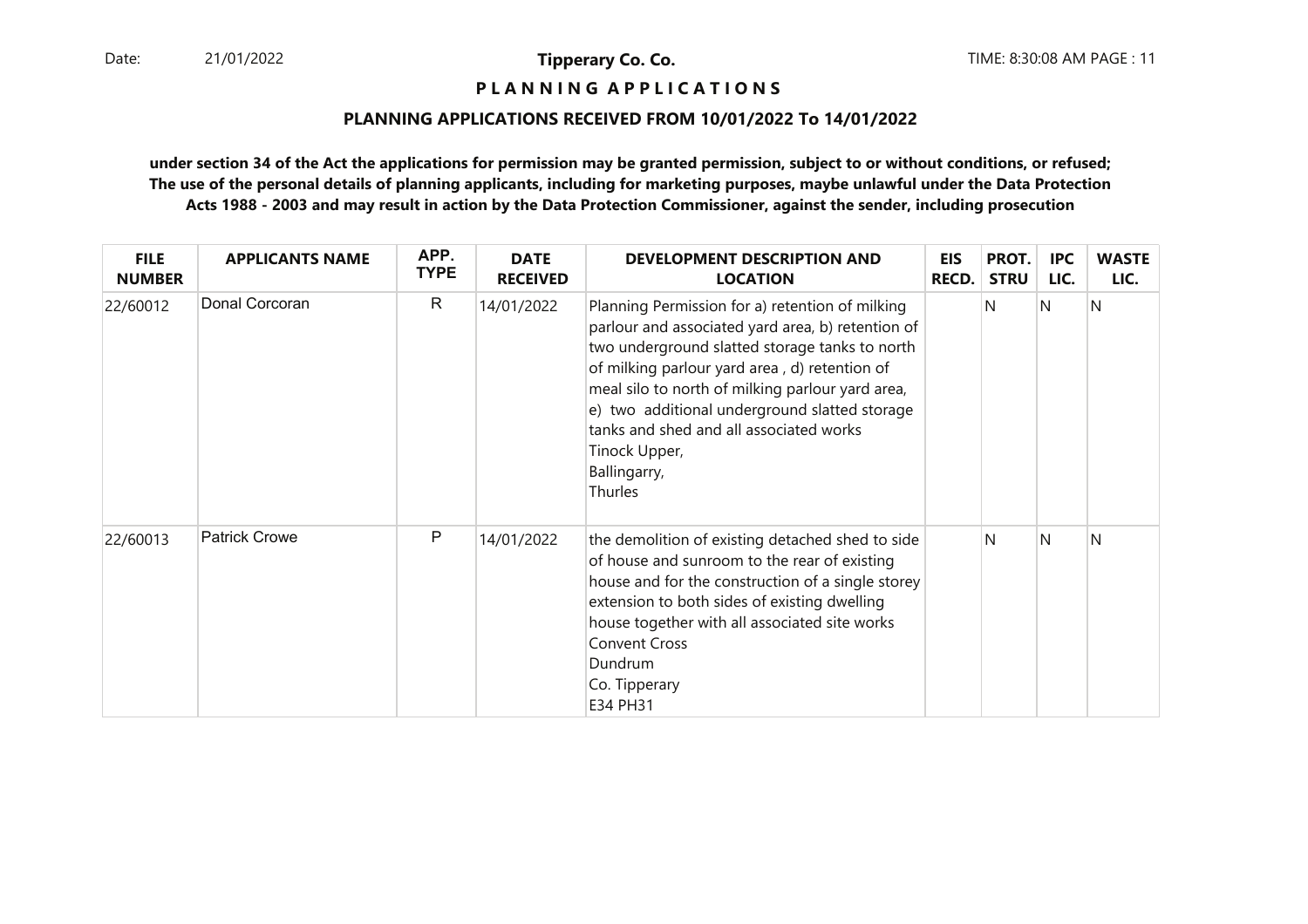#### **P L A N N I N G A P P L I C A T I O N S**

#### **PLANNING APPLICATIONS RECEIVED FROM 10/01/2022 To 14/01/2022**

**under section 34 of the Act the applications for permission may be granted permission, subject to or without conditions, or refused; The use of the personal details of planning applicants, including for marketing purposes, maybe unlawful under the Data ProtectionActs 1988 - 2003 and may result in action by the Data Protection Commissioner, against the sender, including prosecution**

| <b>FILE</b>   | <b>APPLICANTS NAME</b>     | APP.        | <b>DATE</b>     | DEVELOPMENT DESCRIPTION AND                                                                                                                                                                                                                                                                                                          | <b>EIS</b> | PROT.       | <b>IPC</b> | <b>WASTE</b> |
|---------------|----------------------------|-------------|-----------------|--------------------------------------------------------------------------------------------------------------------------------------------------------------------------------------------------------------------------------------------------------------------------------------------------------------------------------------|------------|-------------|------------|--------------|
| <b>NUMBER</b> |                            | <b>TYPE</b> | <b>RECEIVED</b> | <b>LOCATION</b>                                                                                                                                                                                                                                                                                                                      | RECD.      | <b>STRU</b> | LIC.       | LIC.         |
| 22/60014      | Diarmuid & Deirdre Haverty | P           | 14/01/2022      | a) construction of a new, part two-storey, part<br>single-storey detached dwelling; b) new<br>detached garage; c) new site entrance; d) new<br>connections to existing utilities; e) new waste-<br>water treatment system & percolation area; f) all<br>associated site works<br>Cloonmore<br>Ballymackey<br>Nenagh<br>Co. Tipperary |            | N           | N          | N            |

**28Total:**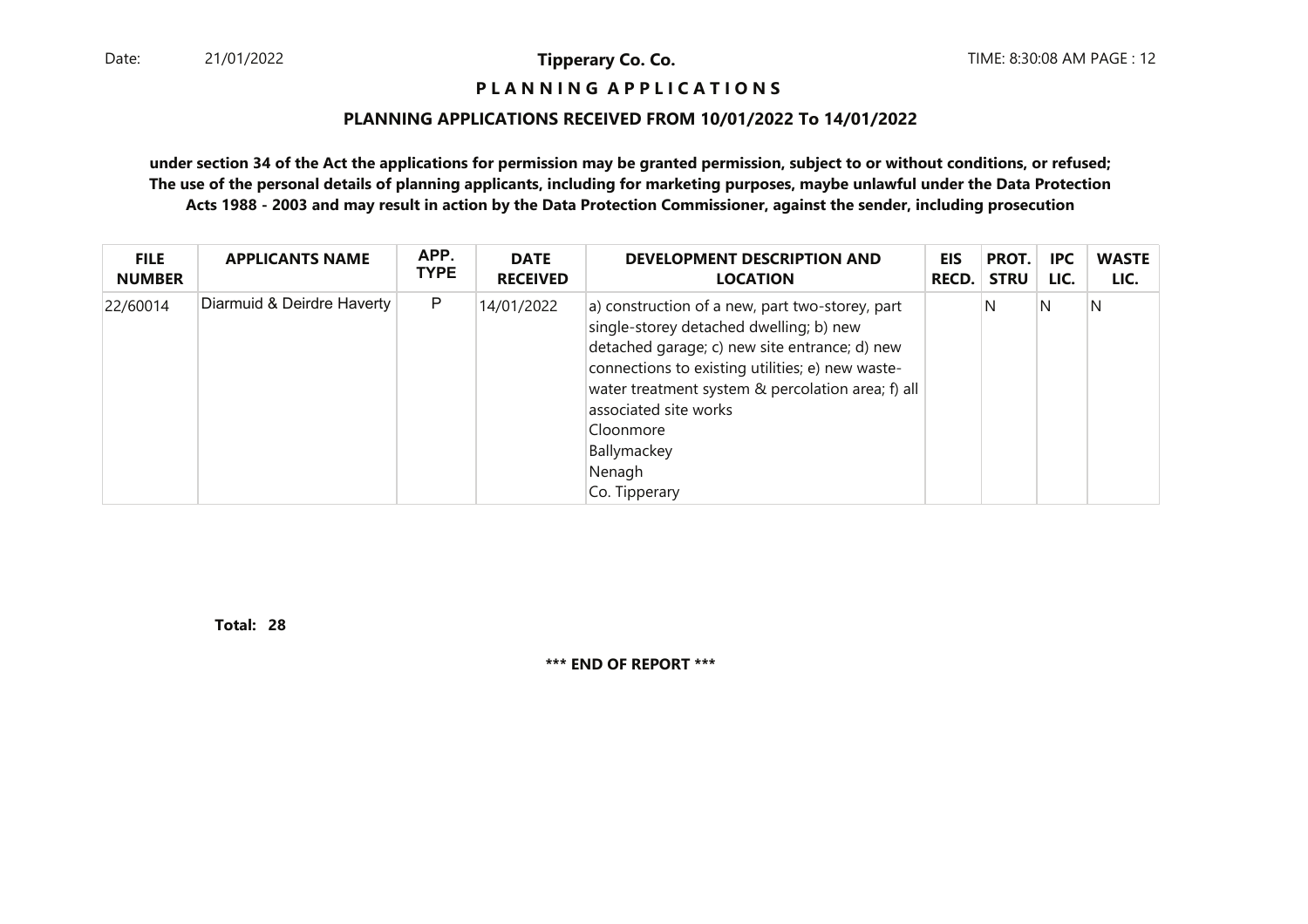#### **P L A N N I N G A P P L I C A T I O N S**

#### **PLANNING APPLICATIONS GRANTED FROM 10/01/2022 To 14/01/2022**

**in deciding a planning application the planning authority, in accordance with section 34(3) of the Act, has had regard to submissionsor observations recieved in accordance with these Regulations;**

| <b>FILE</b><br><b>NUMBER</b> | <b>APPLICANTS NAME</b>               | APP.<br><b>TYPE</b> | <b>DATE</b><br><b>RECEIVED</b> | <b>DEVELOPMENT DESCRIPTION</b><br><b>AND LOCATION</b>                                                                                                                                                                                                                                                                                                     | <b>M.O.</b><br><b>DATE</b> | <b>M.O.</b><br><b>NUMBER</b> |
|------------------------------|--------------------------------------|---------------------|--------------------------------|-----------------------------------------------------------------------------------------------------------------------------------------------------------------------------------------------------------------------------------------------------------------------------------------------------------------------------------------------------------|----------------------------|------------------------------|
| 21/56                        | Michael Buckley                      | R                   | 22/01/2021                     | (1) retention permission works already<br>14/01/2022<br>completed to the roadside boundary of site<br>i.e. replacing original hedge grow with a<br>block wall plastered and capped. (2)<br>permission to complete the works i.e.<br>plastering of the block wall already<br>constructed<br>Raheen Lower<br><b>Bohertrime</b><br>Donohill<br>Co. Tipperary |                            |                              |
| 21/915                       | Oilbhe Cantwell and Brian<br>Purcell | $\mathsf{P}$        | 23/06/2021                     | a dwelling, domestic garage, alter existing<br>agricultural entrance to facilitate agricultural<br>and dwelling entrance, install septic tank<br>including associated site works<br>Clooncleagh<br>Two Mile Borris<br>Thurles<br>Co. Tipperary                                                                                                            | 11/01/2022                 |                              |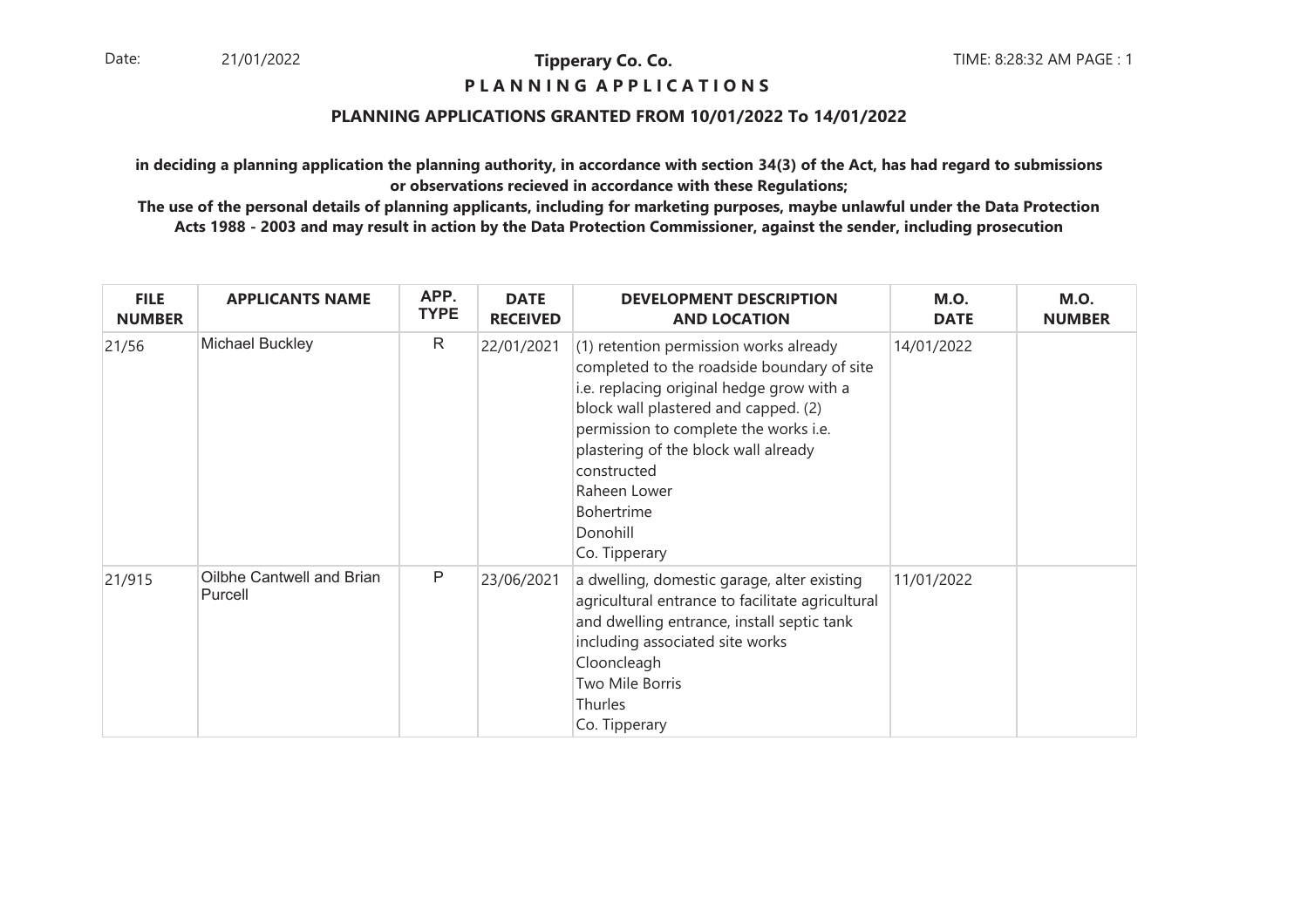#### **P L A N N I N G A P P L I C A T I O N S**

#### **PLANNING APPLICATIONS GRANTED FROM 10/01/2022 To 14/01/2022**

**in deciding a planning application the planning authority, in accordance with section 34(3) of the Act, has had regard to submissionsor observations recieved in accordance with these Regulations;**

| <b>FILE</b><br><b>NUMBER</b> | <b>APPLICANTS NAME</b>                | APP.<br><b>TYPE</b> | <b>DATE</b><br><b>RECEIVED</b> | <b>DEVELOPMENT DESCRIPTION</b><br><b>AND LOCATION</b>                                                                                                                                               | <b>M.O.</b><br><b>DATE</b> | <b>M.O.</b><br><b>NUMBER</b> |
|------------------------------|---------------------------------------|---------------------|--------------------------------|-----------------------------------------------------------------------------------------------------------------------------------------------------------------------------------------------------|----------------------------|------------------------------|
| 21/996                       | <b>Roisin Burke</b>                   | $\mathsf{P}$        | 09/07/2021                     | to increase the height of our existing rear<br>boundary wall and all associated site<br>development works<br>17 Coleville Avenue<br>Clonmel<br>Co. Tipperary                                        | 10/01/2022                 |                              |
| 21/997                       | <b>William Gubbins</b>                | $\mathsf{P}$        | 09/07/2021                     | to increase the height of my existing rear<br>boundary wall and all associated site<br>development works<br>18 Colveille Avenue<br>Clonmel<br>Co. Tipperary                                         | 10/01/2022                 |                              |
| 21/1019                      | Noel Fitzgerald & Paula<br>Fitzgerald | $\mathsf{P}$        | 14/07/2021                     | demolition of an existing dwelling,<br>construction of a new dwelling, wastewater<br>treatment system, polishing filter, entrance<br>and associated works<br>Crosayle<br>Cappawhite<br>Co Tipperary | 14/01/2022                 |                              |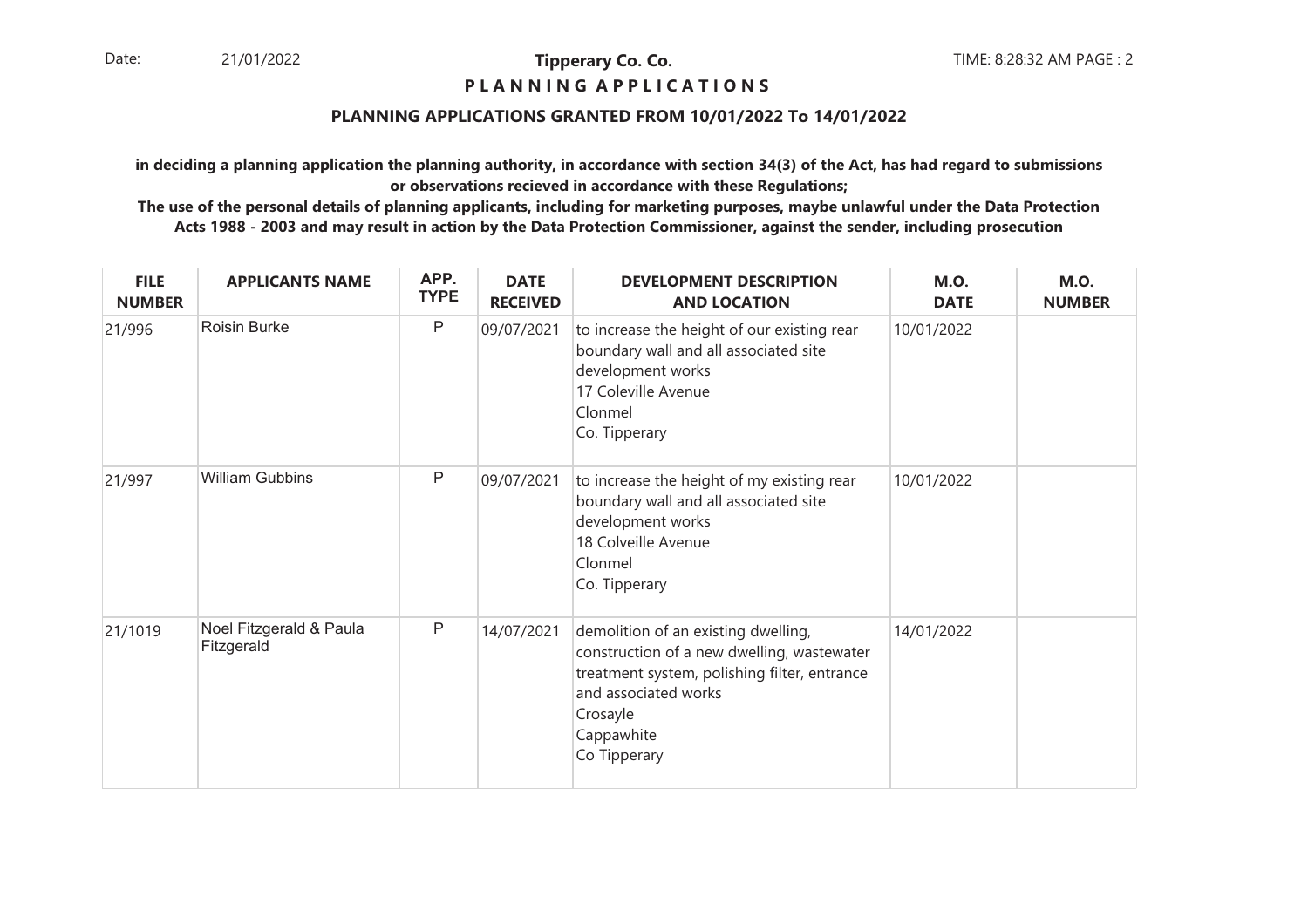#### **P L A N N I N G A P P L I C A T I O N S**

#### **PLANNING APPLICATIONS GRANTED FROM 10/01/2022 To 14/01/2022**

**in deciding a planning application the planning authority, in accordance with section 34(3) of the Act, has had regard to submissionsor observations recieved in accordance with these Regulations;**

| <b>FILE</b><br><b>NUMBER</b> | <b>APPLICANTS NAME</b> | APP.<br><b>TYPE</b> | <b>DATE</b><br><b>RECEIVED</b> | <b>DEVELOPMENT DESCRIPTION</b><br><b>AND LOCATION</b>                                                                                                                                                                                                                                             | <b>M.O.</b><br><b>DATE</b> | <b>M.O.</b><br><b>NUMBER</b> |
|------------------------------|------------------------|---------------------|--------------------------------|---------------------------------------------------------------------------------------------------------------------------------------------------------------------------------------------------------------------------------------------------------------------------------------------------|----------------------------|------------------------------|
| 21/1082                      | Liam Doyle             | $\sf P$             | 26/07/2021                     | (i) cubicle shed with underground effluent<br>tanks (ii) collecting yard with underground<br>effluent tanks and all associated site works<br>Shanrahan<br>Clogheen<br>Cahir<br>Co. Tipperary                                                                                                      | 13/01/2022                 |                              |
| 21/1195                      | Orla Butler            | $\mathsf{P}$        | 12/08/2021                     | construction of a dwelling house, entrance,<br>driveway, treatment system, percolation area<br>and all associated site development works<br><b>Ballinastick</b><br>Coalbrook<br>Thurles<br>Co. Tipperary                                                                                          | 10/01/2022                 |                              |
| 21/1271                      | Anna Gough             | $\mathsf{P}$        | 27/08/2021                     | construction of a detached 2 storey dwelling,<br>detached domestic garage/home office,<br>onsite waste water treatment system, new<br>entrance, connection to necessary services<br>and all associated site & incidental works<br>Gortlassobrien<br><b>Ballina</b><br>Killaloe PO<br>Co Tipperary | 11/01/2022                 |                              |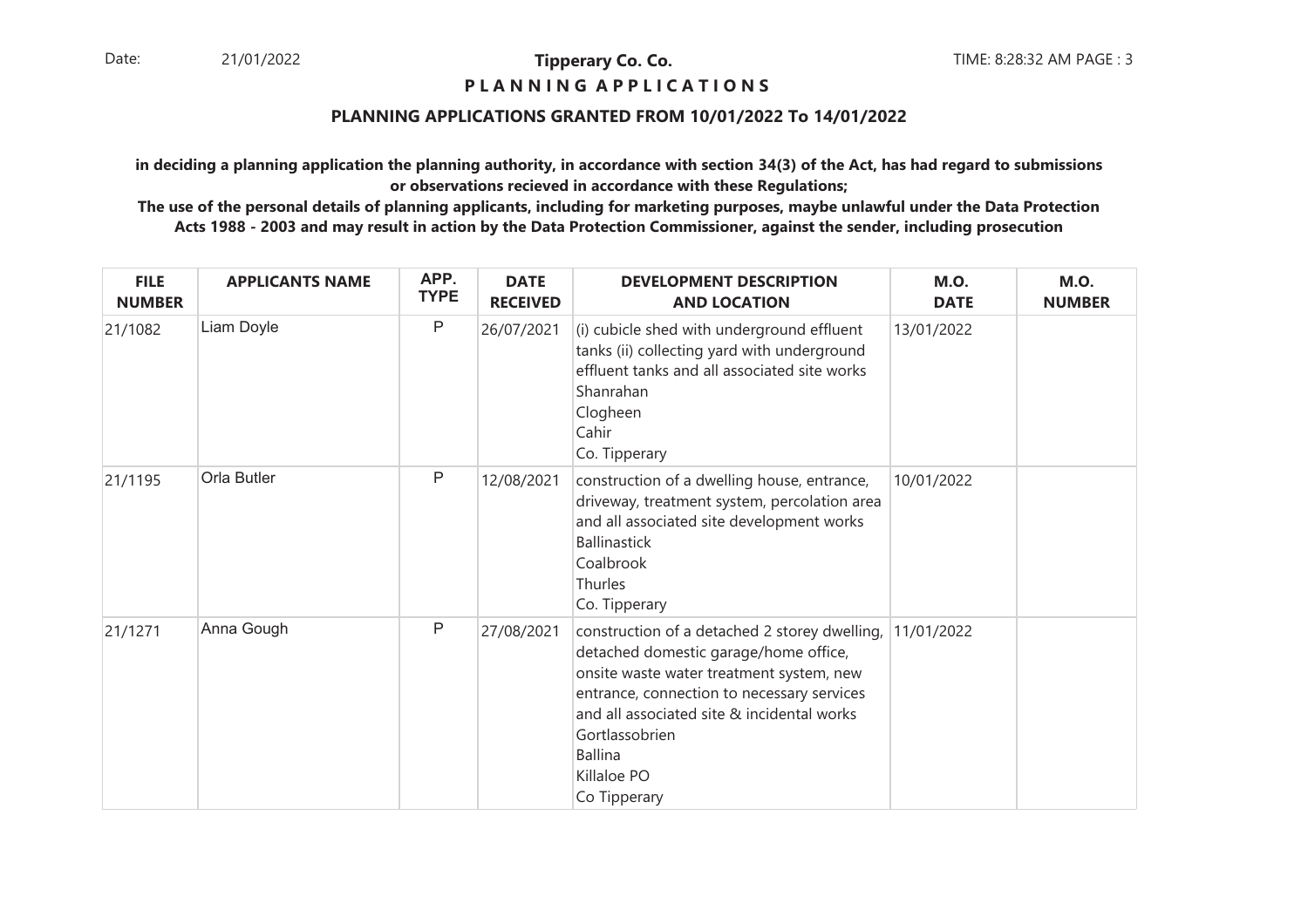## **P L A N N I N G A P P L I C A T I O N S**

#### **PLANNING APPLICATIONS GRANTED FROM 10/01/2022 To 14/01/2022**

**in deciding a planning application the planning authority, in accordance with section 34(3) of the Act, has had regard to submissionsor observations recieved in accordance with these Regulations;**

| <b>FILE</b><br><b>NUMBER</b> | <b>APPLICANTS NAME</b> | APP.<br><b>TYPE</b> | <b>DATE</b><br><b>RECEIVED</b> | <b>DEVELOPMENT DESCRIPTION</b><br><b>AND LOCATION</b>                                                                                                                                   | <b>M.O.</b><br><b>DATE</b> | <b>M.O.</b><br><b>NUMBER</b> |
|------------------------------|------------------------|---------------------|--------------------------------|-----------------------------------------------------------------------------------------------------------------------------------------------------------------------------------------|----------------------------|------------------------------|
| 21/1321                      | Ellen Rochford         | $\mathsf{P}$        | 03/09/2021                     | build a dwelling and domestic garage<br>including associated site works<br>Pike Street<br>Killenaule<br>Thurles<br>Co. Tipperary                                                        | 11/01/2022                 |                              |
| 21/1393                      | Eoin Kent              | $\mathsf{P}$        | 20/09/2021                     | to erect a dwelling house, garage, install an<br>effluent treatment system, entrance and all<br>associated site works<br>Incha More<br><b>Ballina</b><br>Co Tipperary                   | 12/01/2022                 |                              |
| 21/1632                      | Catherine Casey        | $\mathsf{R}$        | 10/11/2021                     | retain indefinitely the as constructed<br>domestic garage to the rear of my property<br>and all associated site development works<br>15 Fr. Matthew Terrace<br>Clonmel<br>Co. Tipperary | 10/01/2022                 |                              |
| 21/1634                      | <b>Lilly Davitt</b>    | $\mathsf{P}$        | 11/11/2021                     | relocate and upgrade existing road entrance<br>to dwelling house<br>Tullamoylin<br>Dolla<br>Nenagh<br>Co Tipperary E45 EY86                                                             | 11/01/2022                 |                              |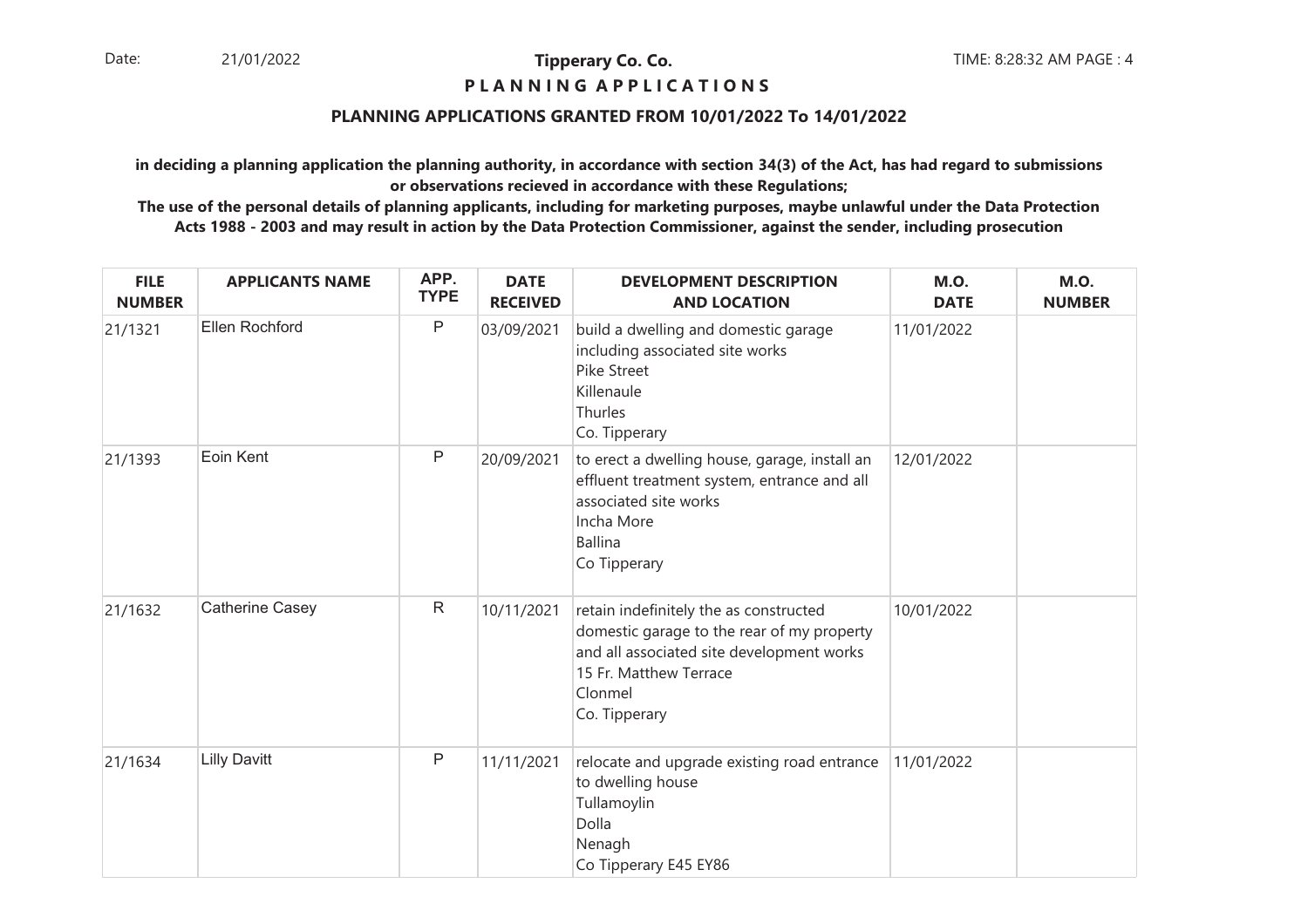#### **P L A N N I N G A P P L I C A T I O N S**

#### **PLANNING APPLICATIONS GRANTED FROM 10/01/2022 To 14/01/2022**

**in deciding a planning application the planning authority, in accordance with section 34(3) of the Act, has had regard to submissionsor observations recieved in accordance with these Regulations;**

| <b>FILE</b><br><b>NUMBER</b> | <b>APPLICANTS NAME</b>                  | APP.<br><b>TYPE</b> | <b>DATE</b><br><b>RECEIVED</b> | <b>DEVELOPMENT DESCRIPTION</b><br><b>AND LOCATION</b>                                                                                                                                                                                  | <b>M.O.</b><br><b>DATE</b> | <b>M.O.</b><br><b>NUMBER</b> |
|------------------------------|-----------------------------------------|---------------------|--------------------------------|----------------------------------------------------------------------------------------------------------------------------------------------------------------------------------------------------------------------------------------|----------------------------|------------------------------|
| 21/1636                      | Niall O'Loughlin                        | $\mathsf{P}$        | 11/11/2021                     | 1. Alterations to existing boundary wall to<br>allow for new vehicular entrance and parking<br>area, complete with gates and piers, 2. All<br>necessary site works and services<br>Number 25 Connolly Park<br>Clonmel<br>Co. Tipperary | 11/01/2022                 |                              |
| 21/1637                      | Majella McLoughlin &<br>Siobhan Fedrico | $\mathsf{R}$        | 11/11/2021                     | storage shed and hobby room as<br>constructed<br>Drumbane<br><b>Ballina</b><br>Co. Tipperary                                                                                                                                           | 11/01/2022                 |                              |
| 21/1642                      | Laura Hobson                            | $\mathsf{P}$        | 12/11/2021                     | conversion of a second storey attic into a<br>bedroom and ensuite and all ancillary site<br>works<br>39 Ardán Rua<br>Richmond<br>Nenagh<br>Co Tipperary                                                                                | 12/01/2022                 |                              |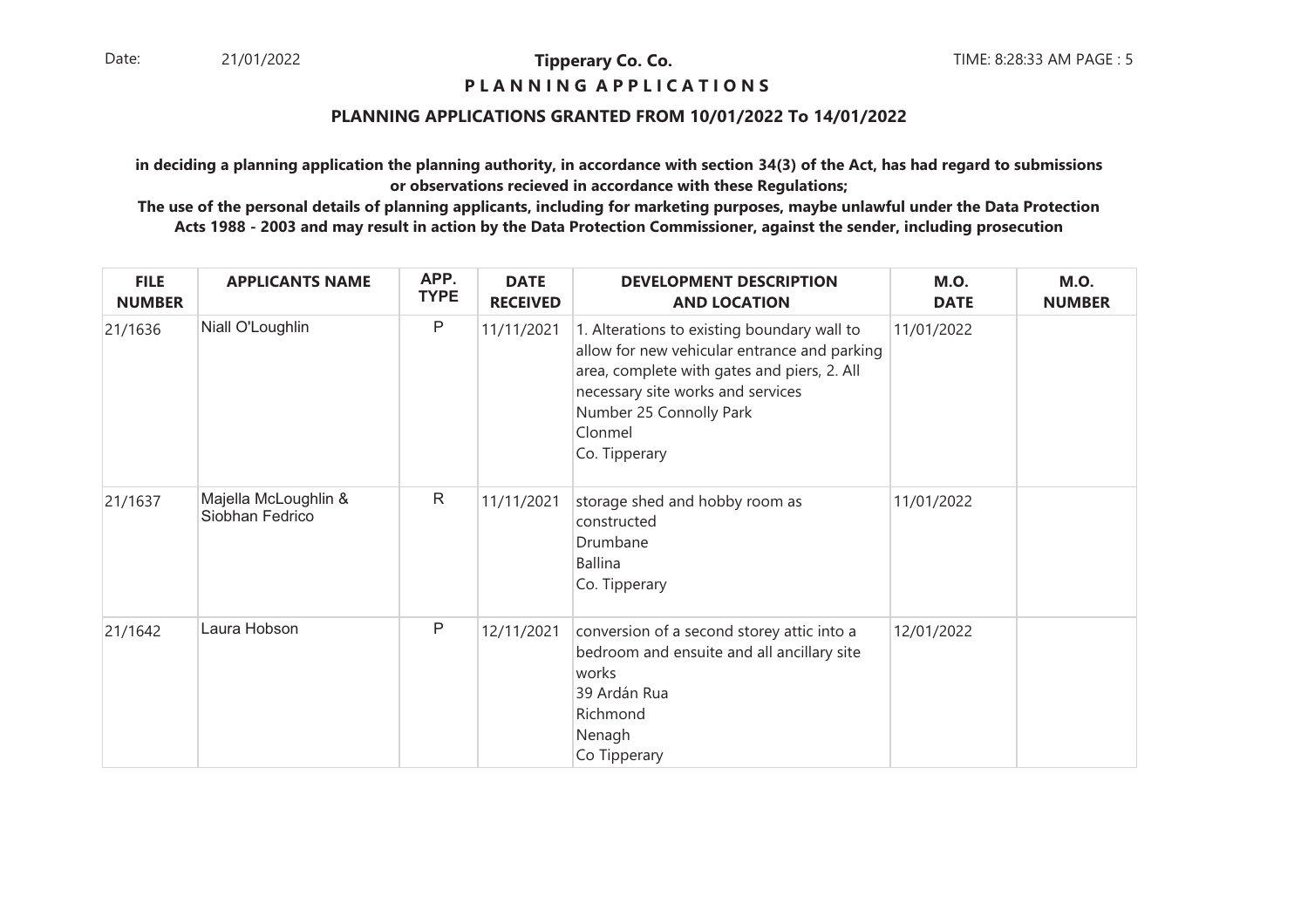## **P L A N N I N G A P P L I C A T I O N S**

#### **PLANNING APPLICATIONS GRANTED FROM 10/01/2022 To 14/01/2022**

**in deciding a planning application the planning authority, in accordance with section 34(3) of the Act, has had regard to submissionsor observations recieved in accordance with these Regulations;**

| <b>FILE</b><br><b>NUMBER</b> | <b>APPLICANTS NAME</b>        | APP.<br><b>TYPE</b> | <b>DATE</b><br><b>RECEIVED</b> | <b>DEVELOPMENT DESCRIPTION</b><br><b>AND LOCATION</b>                                                                                                                                                                                                                                                                                                                                                                | <b>M.O.</b><br><b>DATE</b> | <b>M.O.</b><br><b>NUMBER</b> |
|------------------------------|-------------------------------|---------------------|--------------------------------|----------------------------------------------------------------------------------------------------------------------------------------------------------------------------------------------------------------------------------------------------------------------------------------------------------------------------------------------------------------------------------------------------------------------|----------------------------|------------------------------|
| 21/1645                      | <b>Trisha McGrath</b>         | $\mathsf P$         | 12/11/2021                     | two storey dwelling, new entrance,<br>wastewater treatment system and associated<br>site works<br>Ballybristy<br>Thurles<br>Co. Tipperary                                                                                                                                                                                                                                                                            | 12/01/2022                 |                              |
| 21/1647                      | <b>ESB Innovation ROI Ltd</b> | $\mathsf{P}$        | 12/11/2021                     | partial reconfiguration of existing car parking 12/01/2022<br>area to allow for the installation of 4 no.<br>electric vehicle charging bays to include the<br>installation of a modular substation, along<br>with all associated signage and ancillary site<br>works to facilitate 2 no. shared electric<br>vehicle charging units<br><b>Tipperary Town Plaza</b><br>Bohercrow<br><b>Tipperary Town</b><br>Tipperary |                            |                              |
| 21/1651                      | Orla and Kevin Gallagher      | $\mathsf{P}$        | 15/11/2021                     | a new single storey dwelling, detached<br>domestic garage, waste water treatment<br>system, new site entrance, plus all associated<br>site works<br>Kilvemnon<br>Mullinahone<br>Co. Tipperary                                                                                                                                                                                                                        | 13/01/2022                 |                              |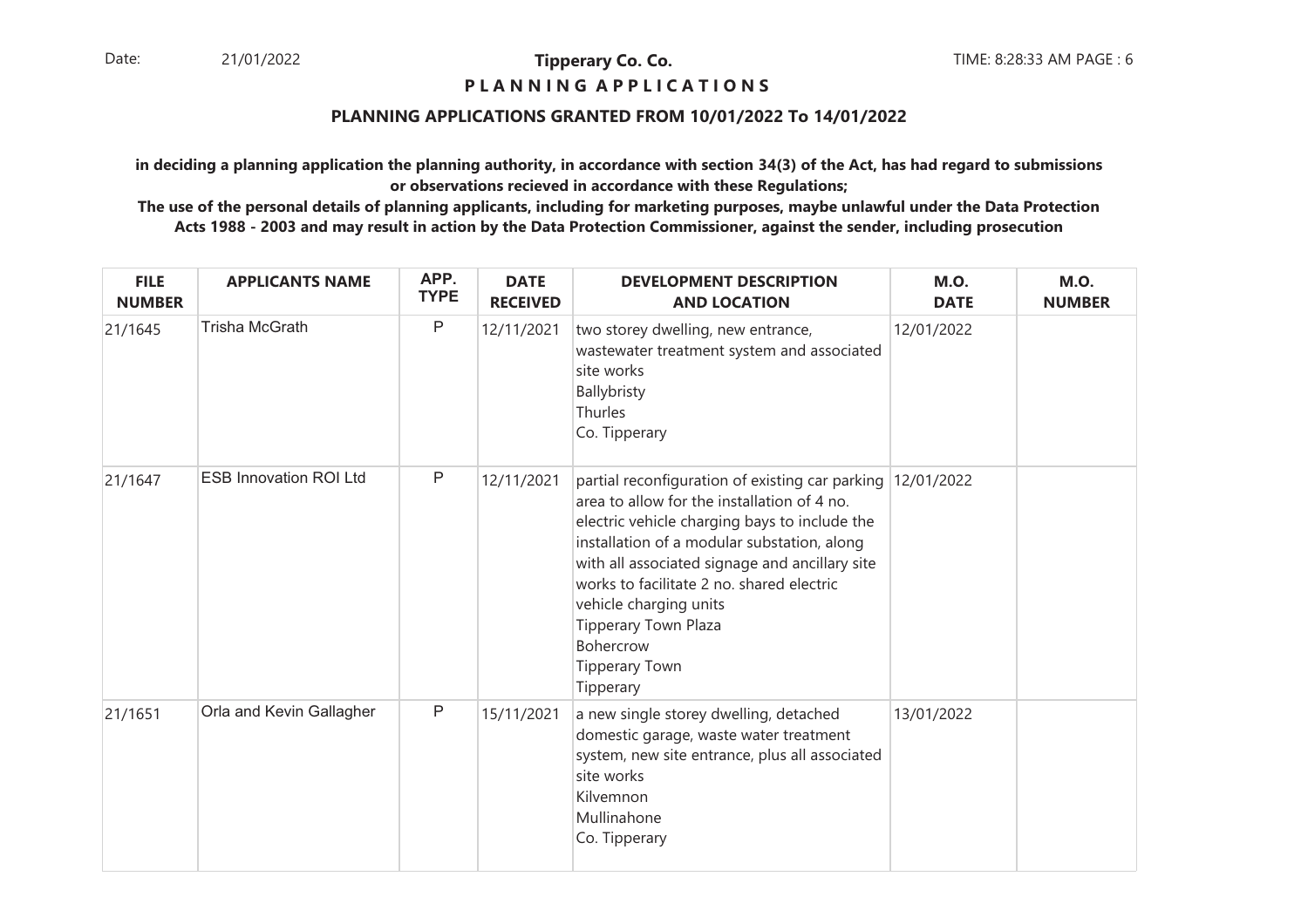#### **P L A N N I N G A P P L I C A T I O N S**

#### **PLANNING APPLICATIONS GRANTED FROM 10/01/2022 To 14/01/2022**

**in deciding a planning application the planning authority, in accordance with section 34(3) of the Act, has had regard to submissionsor observations recieved in accordance with these Regulations;**

| <b>FILE</b><br><b>NUMBER</b> | <b>APPLICANTS NAME</b>  | APP.<br><b>TYPE</b> | <b>DATE</b><br><b>RECEIVED</b> | <b>DEVELOPMENT DESCRIPTION</b><br><b>AND LOCATION</b>                                                                                                                                                                                                    | <b>M.O.</b><br><b>DATE</b> | <b>M.O.</b><br><b>NUMBER</b> |
|------------------------------|-------------------------|---------------------|--------------------------------|----------------------------------------------------------------------------------------------------------------------------------------------------------------------------------------------------------------------------------------------------------|----------------------------|------------------------------|
| 21/1654                      | Stephen Mounsey         | $\mathsf{R}$        | 15/11/2021                     | a) four number agricultural storage and<br>cattle slatted sheds with underground slurry<br>effluent storage tanks, b) concrete silage<br>slab, c) and associated ancillary site works<br>Lisnagower<br>Ballingarry<br>Roscrea, Co. Tipperary             | 12/01/2022                 |                              |
| 21/1656                      | Reps of Malachy Cullagh | $\mathsf{R}$        | 15/11/2021                     | rear single storey extension to existing<br>dwelling house, retention permission is also<br>sought in respect of a domestic garage and<br>fuel store along with all associated site works<br>No. 7 Kevin's Park<br>Littleton<br>Co Tipperary<br>E41 AW86 | 13/01/2022                 |                              |
| 21/1658                      | John and Sarah Tierney  | $\mathsf{P}$        | 16/11/2021                     | change of use of existing ground floor from<br>hair salon to residential and permission to<br>remove existing signage from the front<br>facade of existing building and all associated<br>site works<br>7 Abbey Road<br><b>Thurles</b><br>Co Tipperary   | 13/01/2022                 |                              |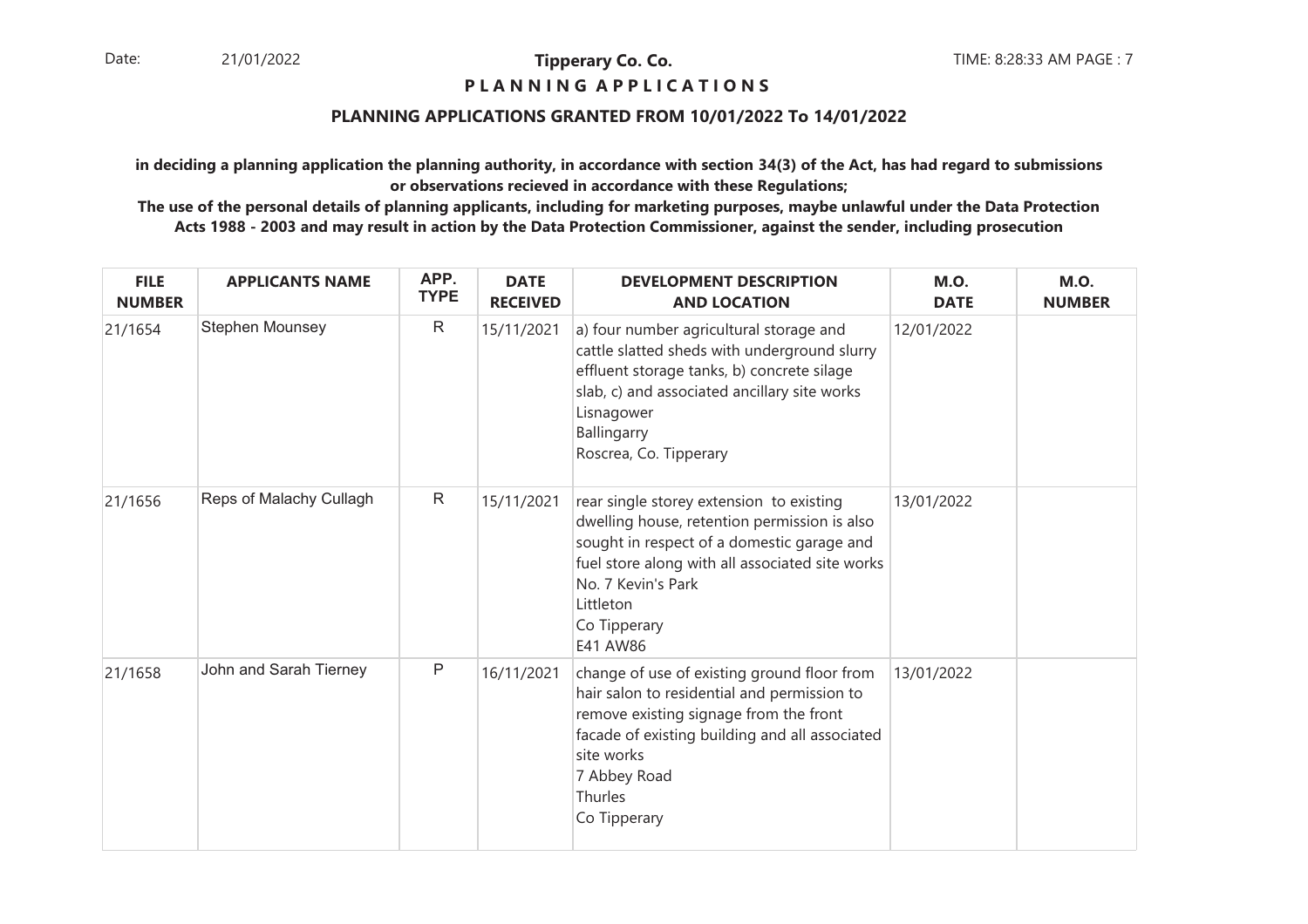## **P L A N N I N G A P P L I C A T I O N S**

#### **PLANNING APPLICATIONS GRANTED FROM 10/01/2022 To 14/01/2022**

**in deciding a planning application the planning authority, in accordance with section 34(3) of the Act, has had regard to submissionsor observations recieved in accordance with these Regulations;**

 **The use of the personal details of planning applicants, including for marketing purposes, maybe unlawful under the Data ProtectionActs 1988 - 2003 and may result in action by the Data Protection Commissioner, against the sender, including prosecution**

**21Total:**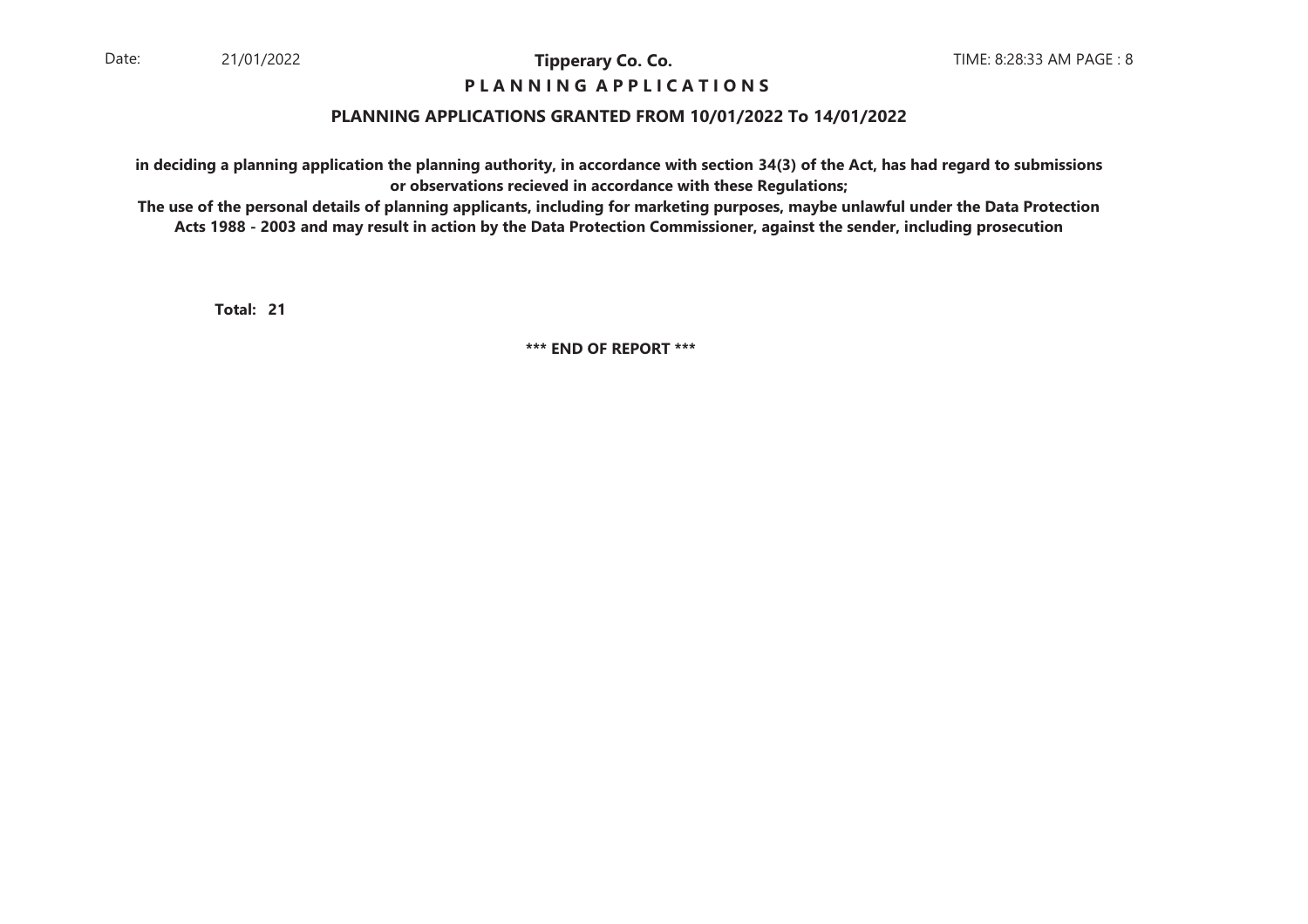#### **P L A N N I N G A P P L I C A T I O N S**

#### **PLANNING APPLICATIONS REFUSED FROM 10/01/2022 To 14/01/2022**

**in deciding a planning application the planning authority, in accordance with section 34(3) of the Act, has had regard to submissionsor observations recieved in accordance with these Regulations;**

 **The use of the personal details of planning applicants, including for marketing purposes, maybe unlawful under the Data ProtectionActs 1988 - 2003 and may result in action by the Data Protection Commissioner, against the sender, including prosecution**

| <b>FILE</b><br><b>NUMBER</b> | <b>APPLICANTS NAME</b> | APP.<br><b>TYPE</b> | <b>DATE</b><br><b>RECEIVED</b> | DEVELOPMENT DESCRIPTION AND LOCATION                                                                                                                                                                                                   | <b>M.O.</b><br><b>DATE</b> | <b>M.O.</b><br><b>NUMBER</b> |
|------------------------------|------------------------|---------------------|--------------------------------|----------------------------------------------------------------------------------------------------------------------------------------------------------------------------------------------------------------------------------------|----------------------------|------------------------------|
| 21/1657                      | Antonia Shouldice      | Ε                   | 12/11/2021                     | construct a single storey dwellinghouse, domestic 12/01/2022<br>garage, waste water treatment system, entrance<br>and all ancillary site works (previous planning ref<br>17600158)<br>Garranmore<br>Newtown<br>Nenagh<br>Co. Tipperary |                            |                              |

**1Total:**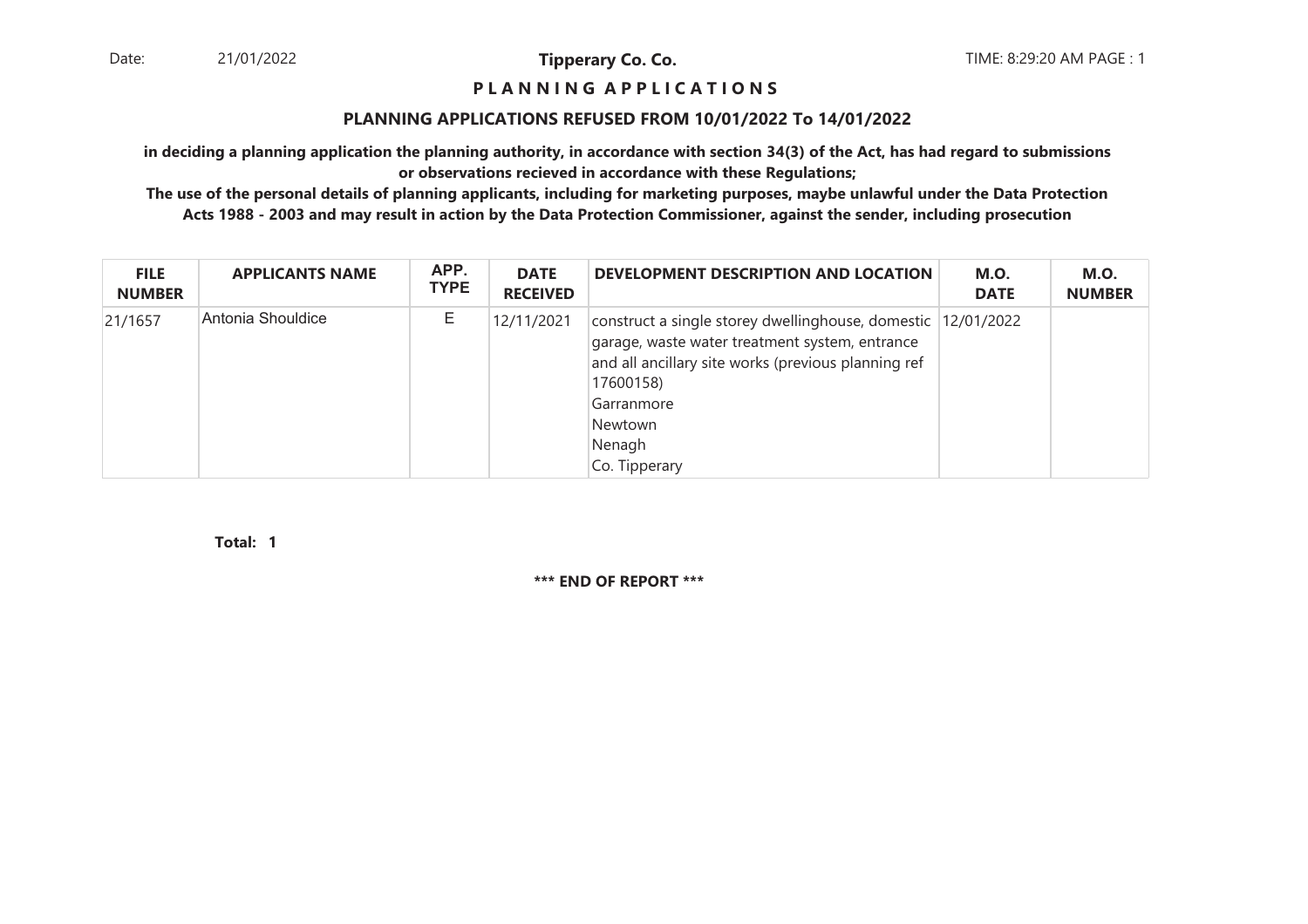#### **P L A N N I N G A P P L I C A T I O N S**

#### **PLANNING APPLICATIONS REFUSED FROM 10/01/2022 To 14/01/2022**

**in deciding a planning application the planning authority, in accordance with section 34(3) of the Act, has had regard to submissionsor observations recieved in accordance with these Regulations;**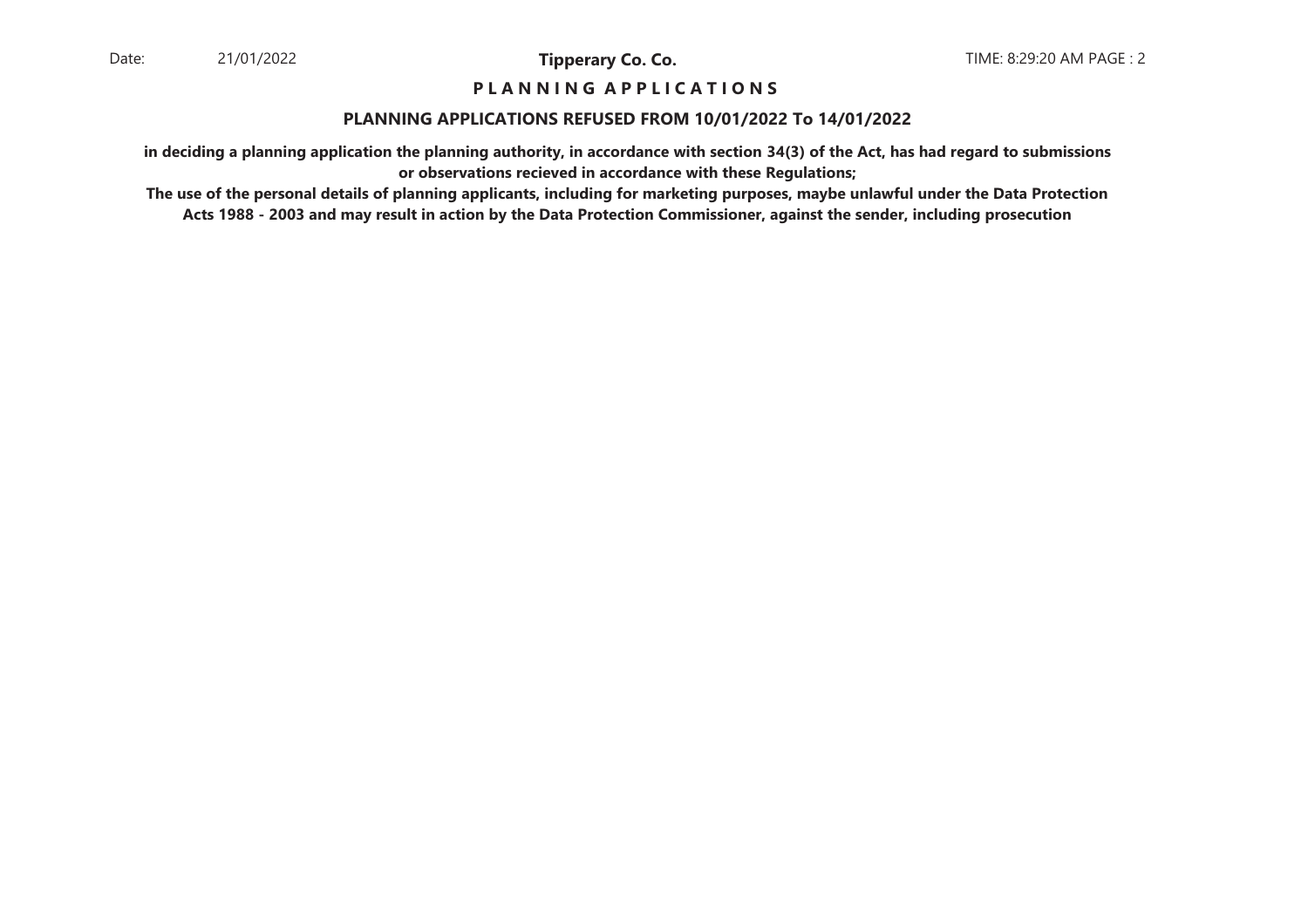Date: 21/01/2022 **Tipperary Co. Co. The Co. Co.** TIME: 8:27:47 AM PAGE : 1 21/01/2022

**Tipperary Co. Co.**

#### **P L A N N I N G A P P L I C A T I O N S**

#### **FURTHER INFORMATION RECEIVED/VALIDATED APPLICATIONS FROM 10/01/2022 To 14/01/2022**

| <b>FILE</b><br><b>NUMBER</b> | <b>APPLICANTS NAME</b>  | APP.<br><b>TYPE</b> | <b>DATE</b><br><b>INVALID</b> | <b>DATE</b><br><b>RECEIVED</b> |    | <b>DEVELOPMENT DESCRIPTION</b><br><b>AND LOCATION</b>                                                                                                                                                                                                                                                                                                                                                                                                                                                            |
|------------------------------|-------------------------|---------------------|-------------------------------|--------------------------------|----|------------------------------------------------------------------------------------------------------------------------------------------------------------------------------------------------------------------------------------------------------------------------------------------------------------------------------------------------------------------------------------------------------------------------------------------------------------------------------------------------------------------|
| 21/719                       | John and Bridget Martin | P                   |                               | 12/01/2022                     | F. | construction of 7 no. houses, complete with external<br>works and site development works on their site. The<br>proposed house types will include: 1 no. 2 bedroom<br>single storey end of terrace house, 1 no. 1 bedroom<br>single storey mid-terrace house, 1 no. 3 bedroom<br>dormer type end of terrace house, 2 no. 3 bedroom<br>dormer type semi-detached houses, 1 no. 3 bedroom<br>dormer type house and 1 no. 4 bedroom dormer type<br>house in pair<br>Loughmore Village<br>Templemore<br>Co. Tipperary |
| 21/813                       | Tom Ryan                | P                   |                               | 14/01/2022                     | F  | extension to farmyard consisting of cattle shed with<br>underground slurry storage and a fodder store<br>Seskin<br>Monard<br>Co. Tipperary                                                                                                                                                                                                                                                                                                                                                                       |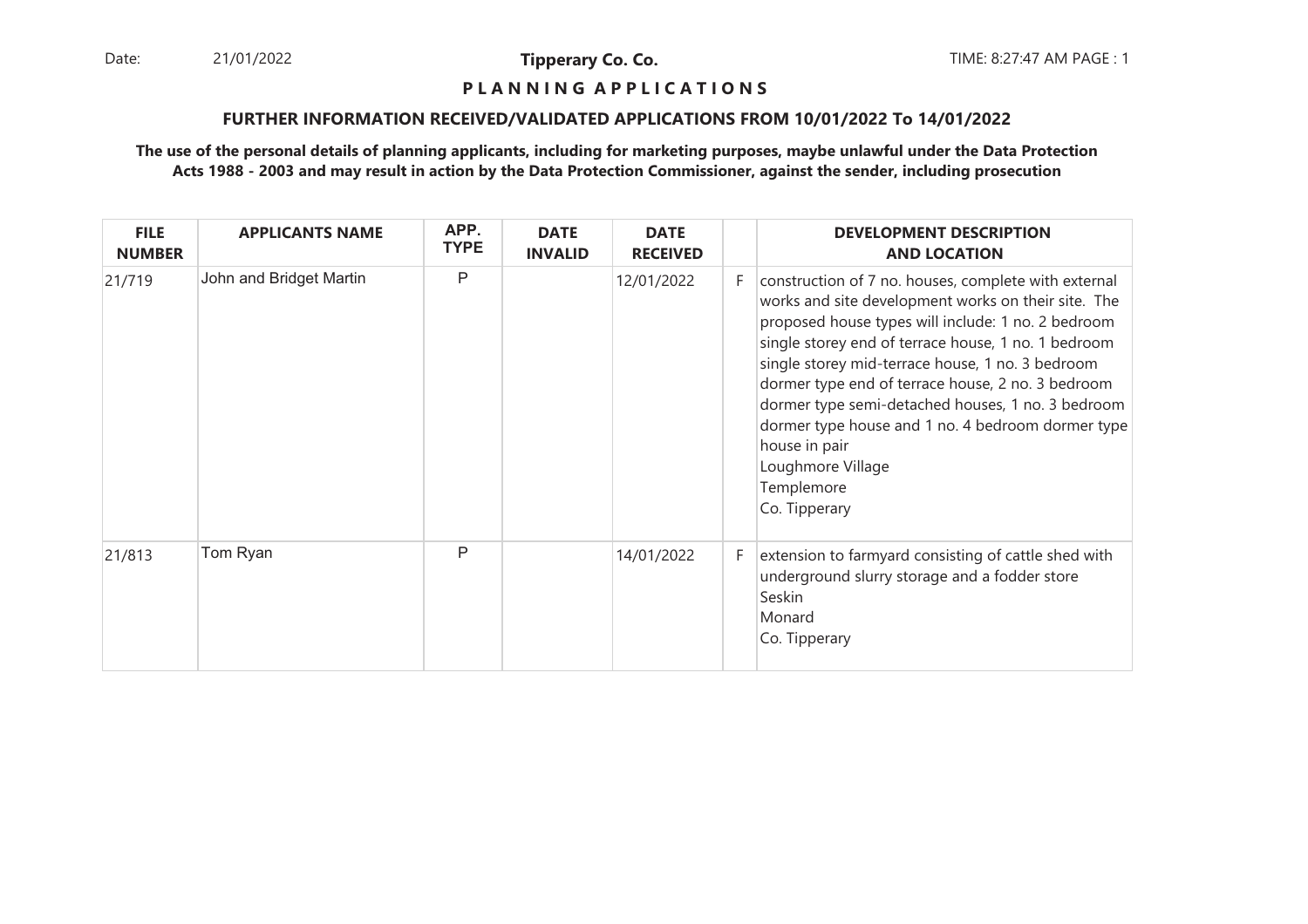Date: 21/01/2022 **Tipperary Co. Co. The Co. Co.** TIME: 8:27:47 AM PAGE : 2 21/01/2022

**Tipperary Co. Co.**

## **P L A N N I N G A P P L I C A T I O N S**

#### **FURTHER INFORMATION RECEIVED/VALIDATED APPLICATIONS FROM 10/01/2022 To 14/01/2022**

| <b>FILE</b><br><b>NUMBER</b> | <b>APPLICANTS NAME</b>     | APP.<br><b>TYPE</b> | <b>DATE</b><br><b>INVALID</b> | <b>DATE</b><br><b>RECEIVED</b> |    | <b>DEVELOPMENT DESCRIPTION</b><br><b>AND LOCATION</b>                                                                                                                                                                                                                                                                                                                                                                                                                                                                                 |
|------------------------------|----------------------------|---------------------|-------------------------------|--------------------------------|----|---------------------------------------------------------------------------------------------------------------------------------------------------------------------------------------------------------------------------------------------------------------------------------------------------------------------------------------------------------------------------------------------------------------------------------------------------------------------------------------------------------------------------------------|
| 21/991                       | <b>Cornelius Bourke</b>    | $\mathsf{R}$        |                               | 14/01/2022                     | F. | change to fenestration on all elevations of the house;<br>alteration of roof over former workshop at north end<br>of the house; change of external wall finish at former<br>workshop at north end of the house; erection of<br>domestic storage shed; increase in size of commercial<br>workshop, adjustment of fenestration on all<br>elevations & concrete hardstanding to side;<br>replacement of septic tank system and all associated<br>site and ancillary works<br>Bohercrowe<br>Tipperary<br>Co. Tipperary<br><b>E34 KC61</b> |
| 21/1228                      | Lauren Fanning             | $\mathsf{P}$        |                               | 13/01/2022                     | F. | demolition of existing dwelling and construction of a<br>new replacement dwelling, garage, effluent treatment<br>system and relocation of existing entrance along with<br>all associated site works<br>Rathdermot<br>Bansha<br>Co. Tipperary                                                                                                                                                                                                                                                                                          |
| 21/1347                      | Laura Hogan & Brian Franks | $\mathsf{P}$        |                               | 10/01/2022                     | F  | new bungalow style dwelling house, domestic garage,<br>septic tank and percolation area, new site entrance<br>and all associated site works<br>Derrymore<br>Roscrea<br>Co Tipperary                                                                                                                                                                                                                                                                                                                                                   |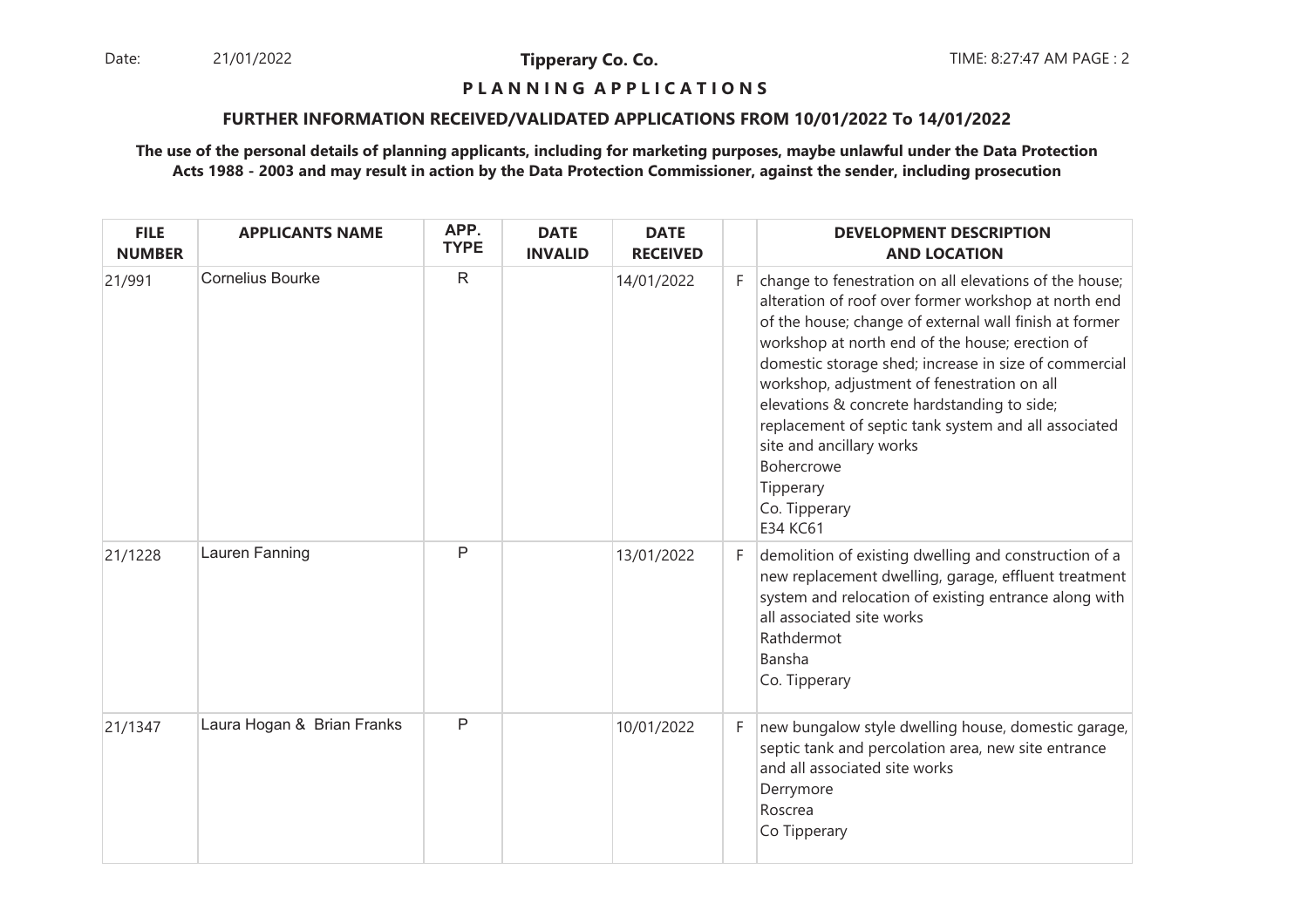Date: 21/01/2022 **Tipperary Co. Co. The Co. Co.** TIME: 8:27:47 AM PAGE : 3 21/01/2022

**Tipperary Co. Co.**

#### **P L A N N I N G A P P L I C A T I O N S**

#### **FURTHER INFORMATION RECEIVED/VALIDATED APPLICATIONS FROM 10/01/2022 To 14/01/2022**

| <b>FILE</b><br><b>NUMBER</b> | <b>APPLICANTS NAME</b>               | APP.<br><b>TYPE</b> | <b>DATE</b><br><b>INVALID</b> | <b>DATE</b><br><b>RECEIVED</b> |    | <b>DEVELOPMENT DESCRIPTION</b><br><b>AND LOCATION</b>                                                                                                                                                                                                                                                                                                                  |
|------------------------------|--------------------------------------|---------------------|-------------------------------|--------------------------------|----|------------------------------------------------------------------------------------------------------------------------------------------------------------------------------------------------------------------------------------------------------------------------------------------------------------------------------------------------------------------------|
| 21/1476                      | Elaine Mc Namara & Vincent<br>Kelly  | $\mathsf{P}$        |                               | 14/01/2022                     | F. | construct a dwelling house, garage, new entrance,<br>(along with the closing up of the existing entrance<br>and alteration to the driveway), wastewater treatment<br>system and percolation area, and ancillary works,<br>along with the installation of a mobile home for the<br>duration of the build, and ancillary works<br>Carrowkeale<br>Newport<br>Co Tipperary |
| 21/1575                      | Thomas Moylan and Aisling<br>O'Neill | P                   |                               | 14/01/2022                     | F  | a) proposed new part 1.5 storey/part single storey<br>dwelling, b) proposed new treatment system,<br>percolation, c) alterations/change of use of existing<br>dwelling to new single storey garage (ancillary to<br>dwelling), d) proposed new entrance from public<br>road, e) and all associated site works/services<br>Kilmore<br>Silvermines<br>Co. Tipperary      |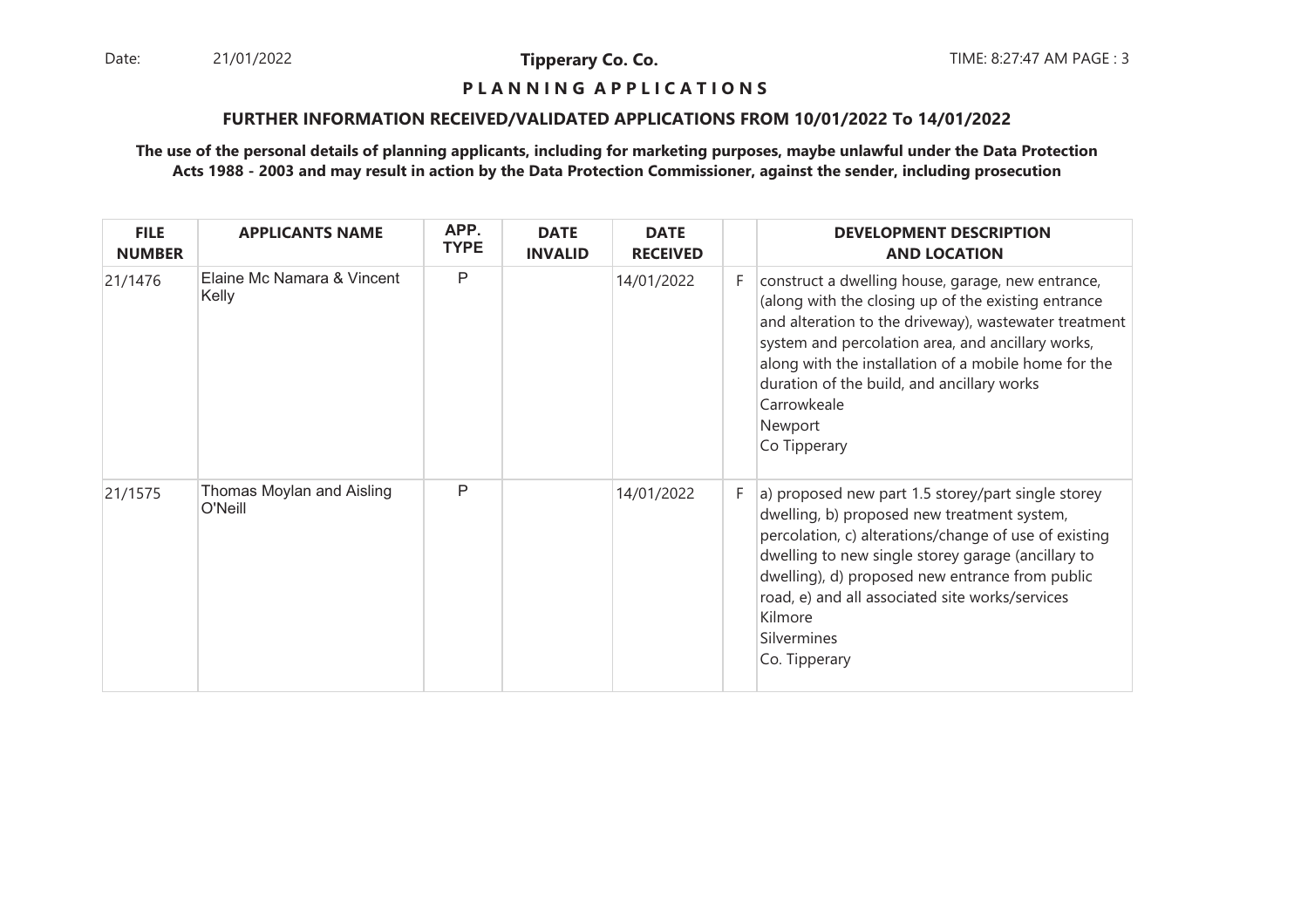Date: 21/01/2022 **Tipperary Co. Co. The Co. Co.** TIME: 8:27:47 AM PAGE : 4 21/01/2022

**Tipperary Co. Co.**

#### **P L A N N I N G A P P L I C A T I O N S**

#### **FURTHER INFORMATION RECEIVED/VALIDATED APPLICATIONS FROM 10/01/2022 To 14/01/2022**

| <b>FILE</b><br><b>NUMBER</b> | <b>APPLICANTS NAME</b>       | APP.<br><b>TYPE</b> | <b>DATE</b><br><b>INVALID</b> | <b>DATE</b><br><b>RECEIVED</b> |    | <b>DEVELOPMENT DESCRIPTION</b><br><b>AND LOCATION</b>                                                                                                                                                                                                                                                                                            |
|------------------------------|------------------------------|---------------------|-------------------------------|--------------------------------|----|--------------------------------------------------------------------------------------------------------------------------------------------------------------------------------------------------------------------------------------------------------------------------------------------------------------------------------------------------|
| 21/1610                      | <b>Bremore Partnership</b>   | E                   |                               | 14/01/2022                     | F. | 51 no. dwellings consisting of 20 no. detached, 28 no.<br>semi detached and 3 no. duplex apartments, a creche<br>development with separate site entrance, main<br>service road, main site entrance to include all<br>associated site development works under clause B 42<br>(1A)(a)(V)<br>Longfield Park<br>Boherlahan<br>Cashel<br>Co Tipperary |
| 21/1673                      | Christine Madden & Eoin Ryan | P                   |                               | 14/01/2022                     | F. | construct a two storey domestic house with carport<br>and detached domestic garage including new waste<br>water treatment system with percolation area,<br>domestic well, boundary wall, new gateway entrance,<br>entrance piers and all ancillary site works and services<br>Bushfield<br>Carrigatoher<br>Nenagh<br>Co Tipperary                |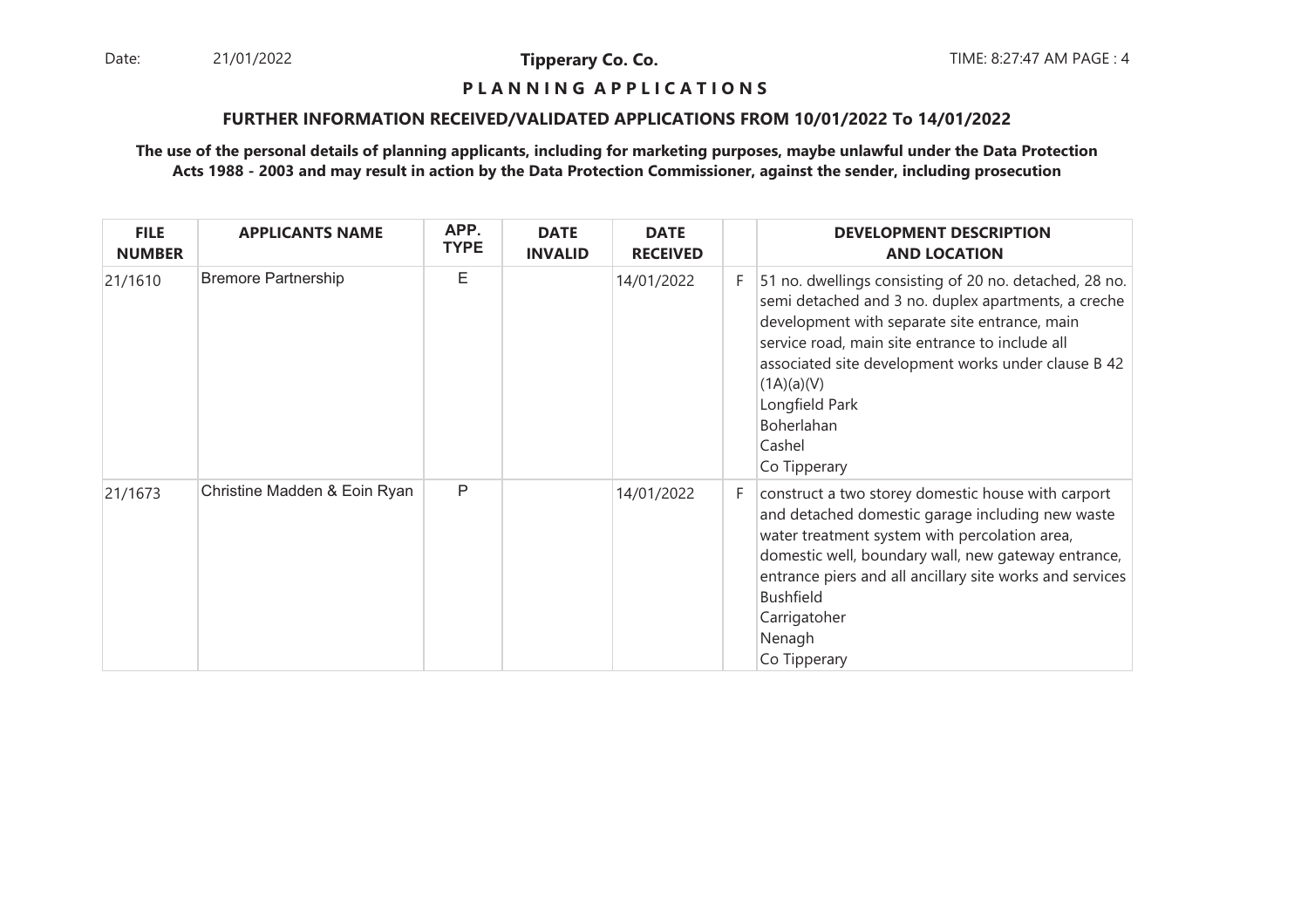Date: 21/01/2022 **Tipperary Co. Co. The Co. Co.** TIME: 8:27:47 AM PAGE : 5 21/01/2022

**Tipperary Co. Co.**

#### **P L A N N I N G A P P L I C A T I O N S**

#### **FURTHER INFORMATION RECEIVED/VALIDATED APPLICATIONS FROM 10/01/2022 To 14/01/2022**

**The use of the personal details of planning applicants, including for marketing purposes, maybe unlawful under the Data ProtectionActs 1988 - 2003 and may result in action by the Data Protection Commissioner, against the sender, including prosecution**

| <b>FILE</b><br><b>NUMBER</b> | <b>APPLICANTS NAME</b> | APP.<br><b>TYPE</b> | <b>DATE</b><br><b>INVALID</b> | <b>DATE</b><br><b>RECEIVED</b> |    | <b>DEVELOPMENT DESCRIPTION</b><br><b>AND LOCATION</b>                                                                                                                                                                                                                                                                                                                                      |
|------------------------------|------------------------|---------------------|-------------------------------|--------------------------------|----|--------------------------------------------------------------------------------------------------------------------------------------------------------------------------------------------------------------------------------------------------------------------------------------------------------------------------------------------------------------------------------------------|
| 21/1689                      | <b>Cillian Burke</b>   | $\circ$             |                               | 13/01/2022                     | F. | construction of 4 no. two storey detached dwelling<br>houses in a rural cluster development, new entrance<br>and access road to site from the public road,<br>connection to the public foul drainage system, new<br>public footpath connecting cluster development to<br>village and all associated site works<br>site adjacent to Burke residence<br>Ballycommon<br>Nenagh, Co. Tipperary |

**10Total:**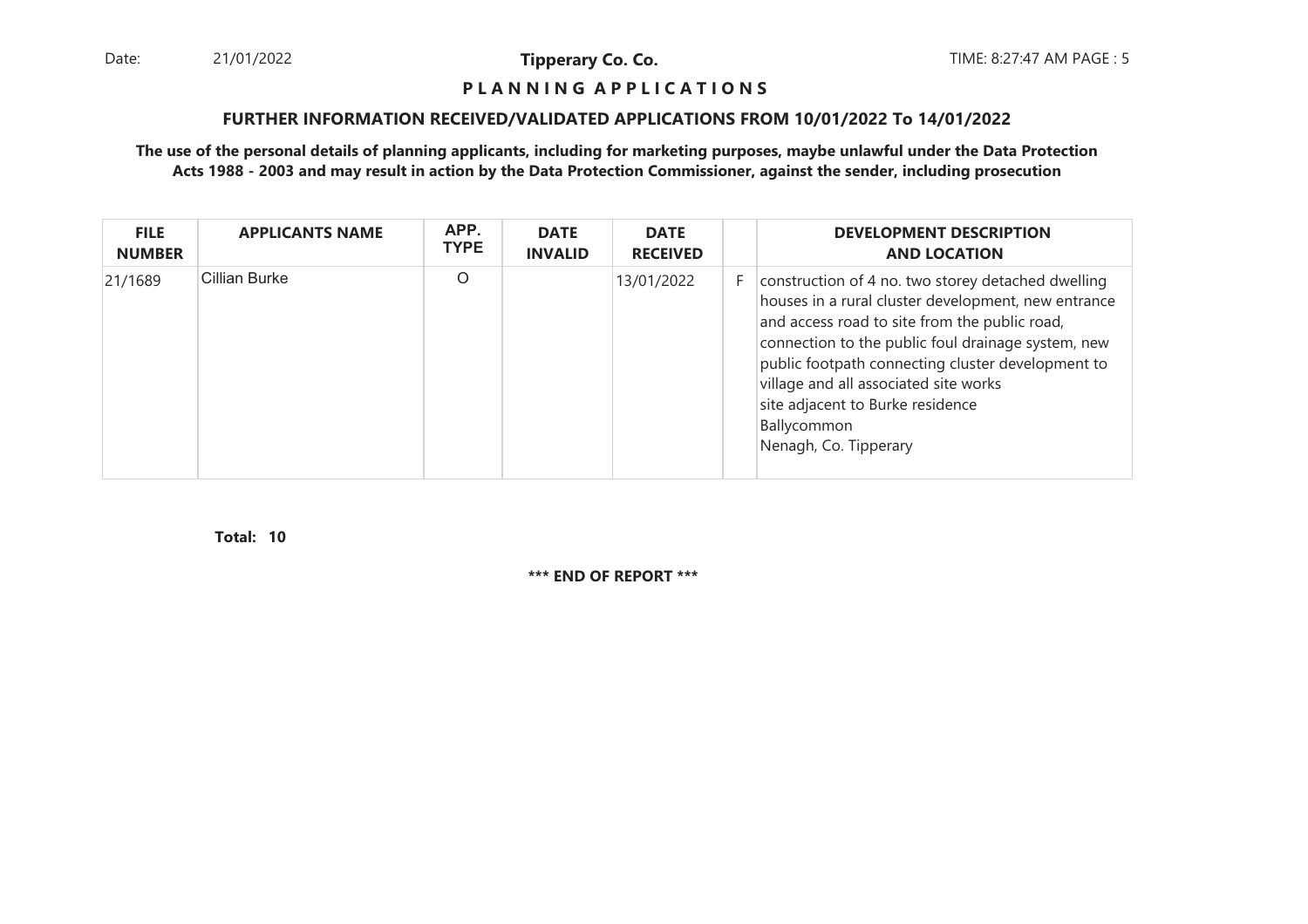## **P L A N N I N G A P P L I C A T I O N S**

#### **INVALID APPLICATIONS FROM 10/01/2022 To 14/01/2022**

| <b>FILE</b><br><b>NUMBER</b> | <b>APPLICANTS NAME</b>            | APP.<br><b>TYPE</b> | <b>DATE</b><br><b>INVALID</b> | DEVELOPMENT DESCRIPTION AND LOCATION                                                                                                                                                     |
|------------------------------|-----------------------------------|---------------------|-------------------------------|------------------------------------------------------------------------------------------------------------------------------------------------------------------------------------------|
| 21/1892                      | <b>Emmett Ryan</b>                | Ρ                   | 10/01/2022                    | new dwelling, store/garage, sewer treatment unit, percolation<br>area, new entrance and ancillary works<br>Clonteige<br>Ballymackey<br>Nenagh                                            |
| 21/1896                      | Kelly Hodgins & Aaron Coe         | P                   | 10/01/2022                    | dwelling, garage, entrance and waste water treatment system<br>including associated site works<br>Behamore (Smith)<br>Cloughjordan<br>Co. Tipperary                                      |
| 21/1898                      | Sarah Carroll and Michael Quigley | P                   | 10/01/2022                    | a two storey dwelling, domestic garage, new combined entrance,<br>driveway, treatment system / septic tank and all associated<br>ancillary works<br>Ballyanny<br>Nenagh<br>Co. Tipperary |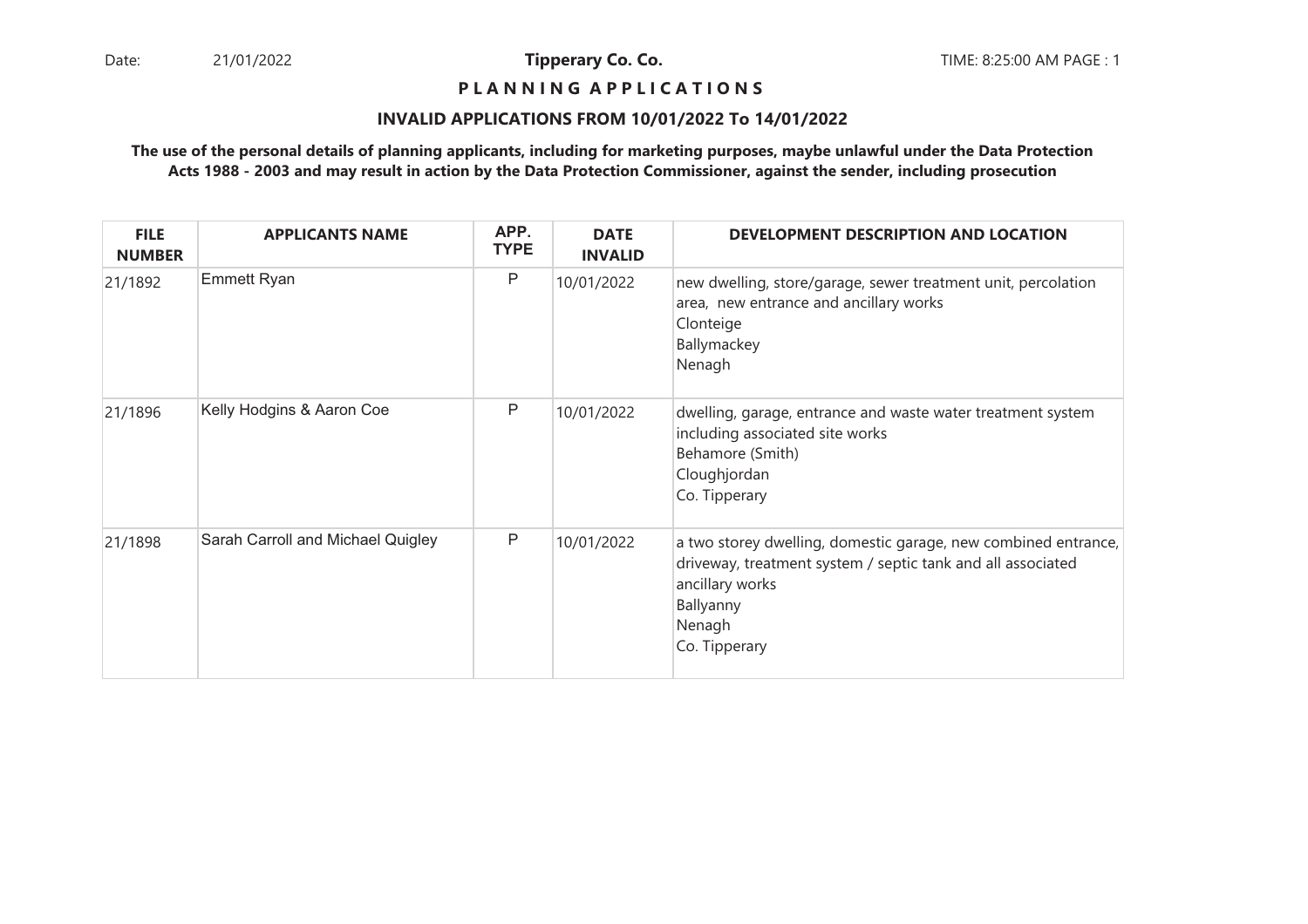**P L A N N I N G A P P L I C A T I O N S** 

#### **INVALID APPLICATIONS FROM 10/01/2022 To 14/01/2022**

| <b>FILE</b><br><b>NUMBER</b> | <b>APPLICANTS NAME</b> | APP.<br><b>TYPE</b> | <b>DATE</b><br><b>INVALID</b> | DEVELOPMENT DESCRIPTION AND LOCATION                                                                                                                                                                                                                                                                                                                                                                                                                                                                                                                                               |
|------------------------------|------------------------|---------------------|-------------------------------|------------------------------------------------------------------------------------------------------------------------------------------------------------------------------------------------------------------------------------------------------------------------------------------------------------------------------------------------------------------------------------------------------------------------------------------------------------------------------------------------------------------------------------------------------------------------------------|
| 21/60007                     | Dianne Anderson        | $\mathsf{R}$        | 10/01/2022                    | Retention of works carried out to a protected structure (RPS No.<br>363) including retention of internal and external works to Slevoir<br>House and retention of a separate dwelling known as 'The<br>Priest's Cottage', which has been in situ for more than 8 years.<br>Full planning permission for the installation of a new wastewater<br>treatment system and all associated and ancillary site works.<br>Slevoir House,<br>Slevoir, Terryglass,<br>Nenagh, Tipperary<br>E45 TR76                                                                                            |
| 21/60009                     | Paul Kelly             | $\mathsf{R}$        | 10/01/2022                    | THE DEVELOPMENT CONSISTS OF (1) retention of change of use<br>from a garage attached to the dwelling house for use as<br>additional<br>living space, (2) retention of elevation changes to the roof of the<br>dwelling house (3) retention of a small porch (4) proposed<br>construction of new porch to the front of the dwelling and<br>elevational changes to front side and rear elevations at Dwelling<br>house, Ballycullen, Mullinahone, Co. Tipperary<br>The building is a single storey building.<br>St Josephs,<br>Ballycullen, Mullinahone<br>Co. Tipperary<br>E41 HK54 |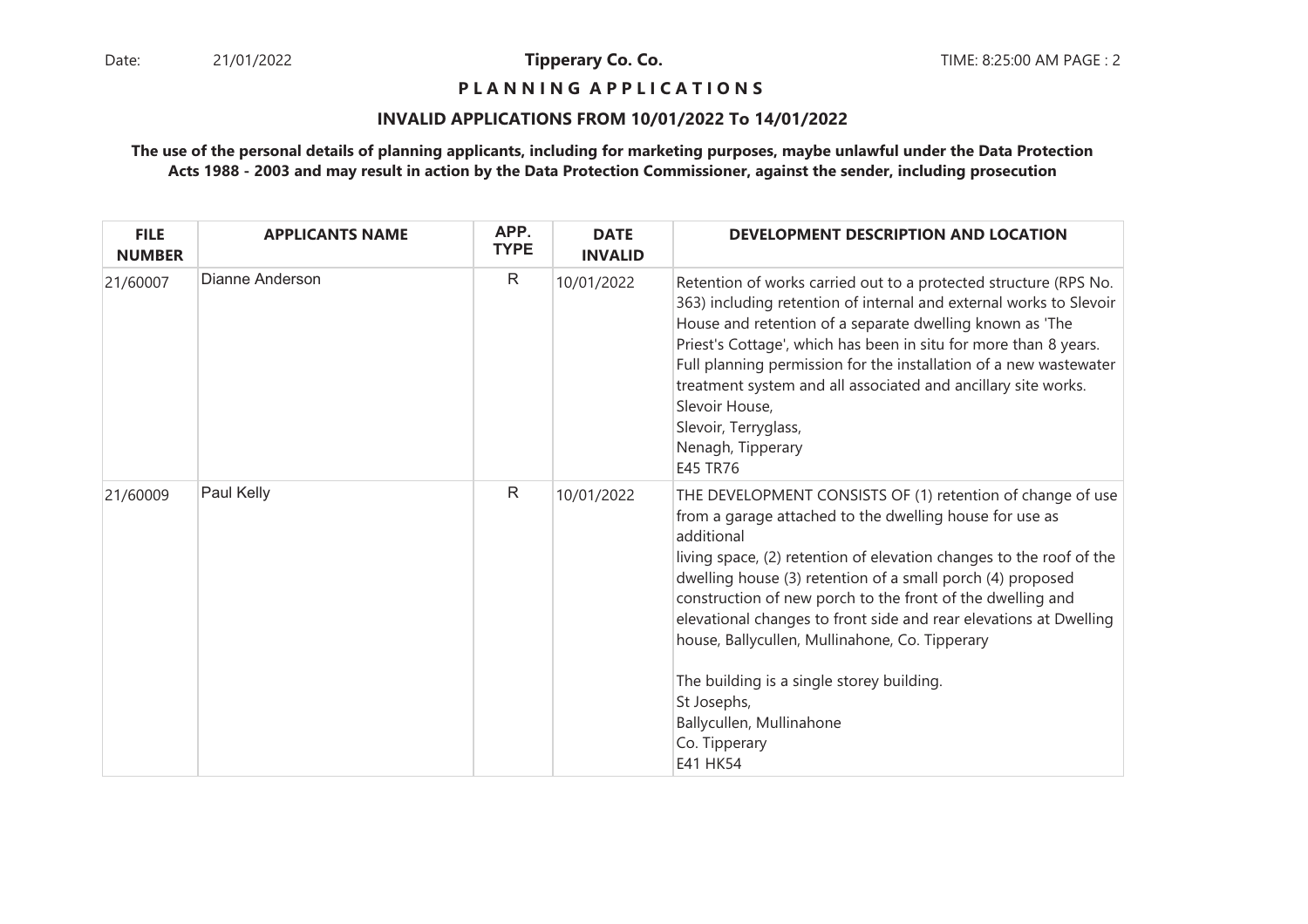**P L A N N I N G A P P L I C A T I O N S** 

#### **INVALID APPLICATIONS FROM 10/01/2022 To 14/01/2022**

| <b>FILE</b><br><b>NUMBER</b> | <b>APPLICANTS NAME</b>          | APP.<br><b>TYPE</b> | <b>DATE</b><br><b>INVALID</b> | DEVELOPMENT DESCRIPTION AND LOCATION                                                                                                                                                                                                                                                                                                                                                                                                                                                                 |
|------------------------------|---------------------------------|---------------------|-------------------------------|------------------------------------------------------------------------------------------------------------------------------------------------------------------------------------------------------------------------------------------------------------------------------------------------------------------------------------------------------------------------------------------------------------------------------------------------------------------------------------------------------|
| 22/2                         | Aoife MacMahon & Kieran Gallery | $\mathsf{P}$        | 11/01/2022                    | demolition of the existing garage, the contruction of a new<br>single storey pitched roof extension to the North side of the<br>existing dwelling, the construction of a Garage to the South<br>Eastern corner of the site, a new dormer window at roof level,<br>internal alterations to the floor layouts and associated<br>fenestration and door reconfigurations, all along with associated<br>landscaping, ancillary and site works<br>Lakeview<br>Cullenagh<br><b>Ballina</b><br>Co. Tipperary |
| 22/6                         | J and L Grubb Limited           | P                   | 11/01/2022                    | fitting photo voltaic cells on the roof of cheese factory. The<br>proposed development is within the curtilage of a prptected<br>structure Ref S075<br>Beechmount<br>Fethard<br>Co. Tipperary                                                                                                                                                                                                                                                                                                        |
| 22/7                         | Paul Wright                     | $\mathsf{R}$        | 11/01/2022                    | of ground floor extension to an existing detached residence and<br>a storage shed in the rear garden and Permission for<br>Photovoltaic Solar Panels on front roof and the extension roof<br>and an awning between the main house and garage<br>44 The Brook<br><b>Ballina</b><br>Co. Tipperary V94 X8F1                                                                                                                                                                                             |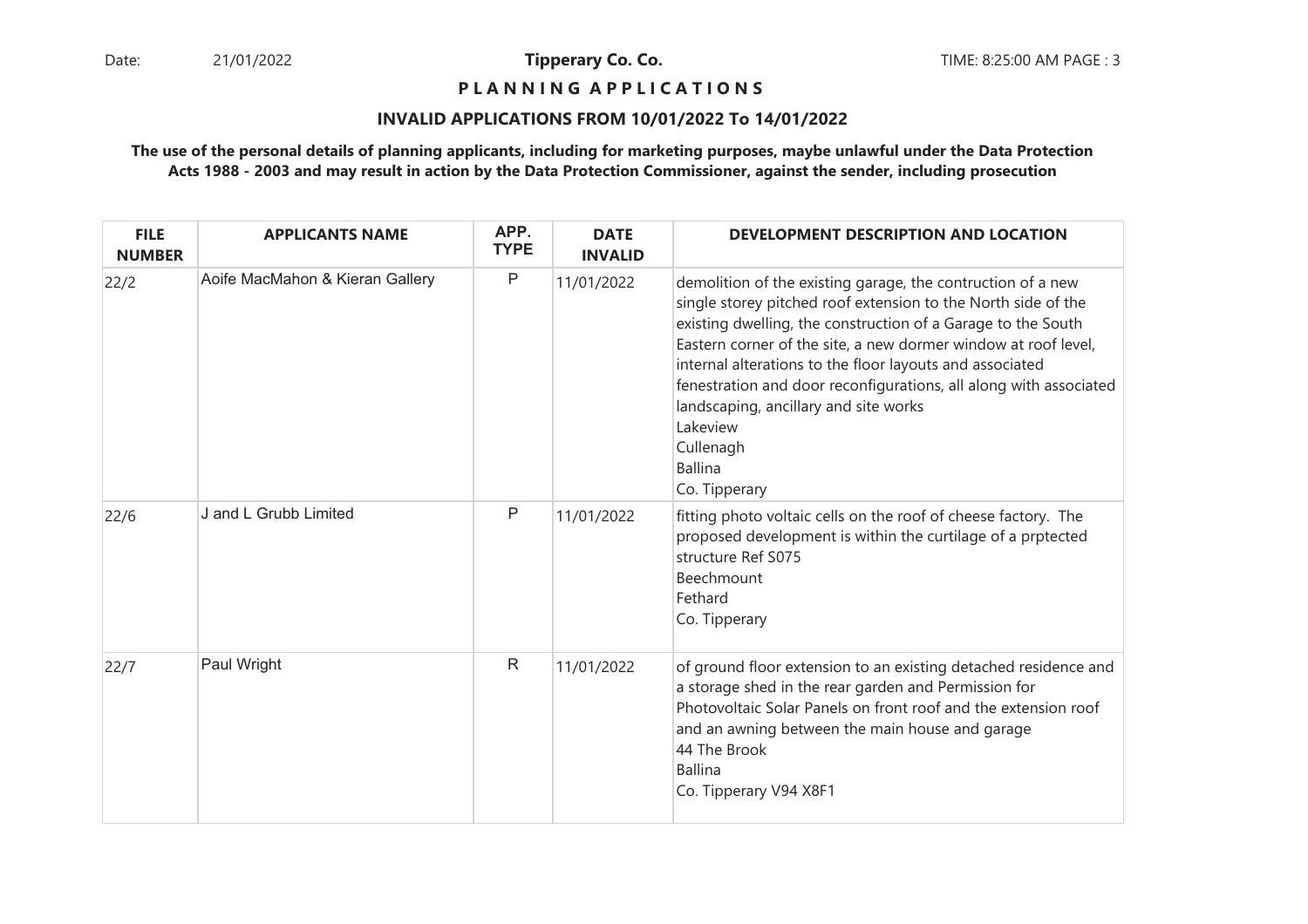## **P L A N N I N G A P P L I C A T I O N S**

#### **INVALID APPLICATIONS FROM 10/01/2022 To 14/01/2022**

| <b>FILE</b><br><b>NUMBER</b> | <b>APPLICANTS NAME</b>      | APP.<br><b>TYPE</b> | <b>DATE</b><br><b>INVALID</b> | DEVELOPMENT DESCRIPTION AND LOCATION                                                                                                                                                                                                                                                                                                                                      |
|------------------------------|-----------------------------|---------------------|-------------------------------|---------------------------------------------------------------------------------------------------------------------------------------------------------------------------------------------------------------------------------------------------------------------------------------------------------------------------------------------------------------------------|
| 22/8                         | John Paul & Claire Shanahan | P                   | 12/01/2022                    | 1. demolish existing rear conservatory, 2. internal renovations, 3.<br>new single and 2 storey extension to the rear of the existing<br>family dwelling<br>5 Clahane<br>Montevideo Road<br>Roscrea<br>Co Tipperary                                                                                                                                                        |
| 22/60001                     | <b>Thomas Carbery</b>       | R                   | 10/01/2022                    | I, Thomas Carbery wish to apply to Tipperary County Council for<br>Retention Planning Permission to Retain Indefinitely my existing<br>Single Storey Timber Dwelling Unit and for Planning Permission<br>for the installation of a new On-Site Septic Tank and Percolation<br>Area and all Associated Site Works<br>Figlash<br>Carrick On Suir<br>Co.Tipperary<br>E32CF76 |
| 22/60003                     | Jack Doyle                  | P                   | 10/01/2022                    | a) develop a two-storey sustainable dwelling, b) install a septic<br>tank and percolation area, c) extend existing driveway to<br>facilitate proposed development, d) share a roadside entrance<br>and all associated site works<br>Glenbane Lower<br>Holycross<br>Co. Tipperary                                                                                          |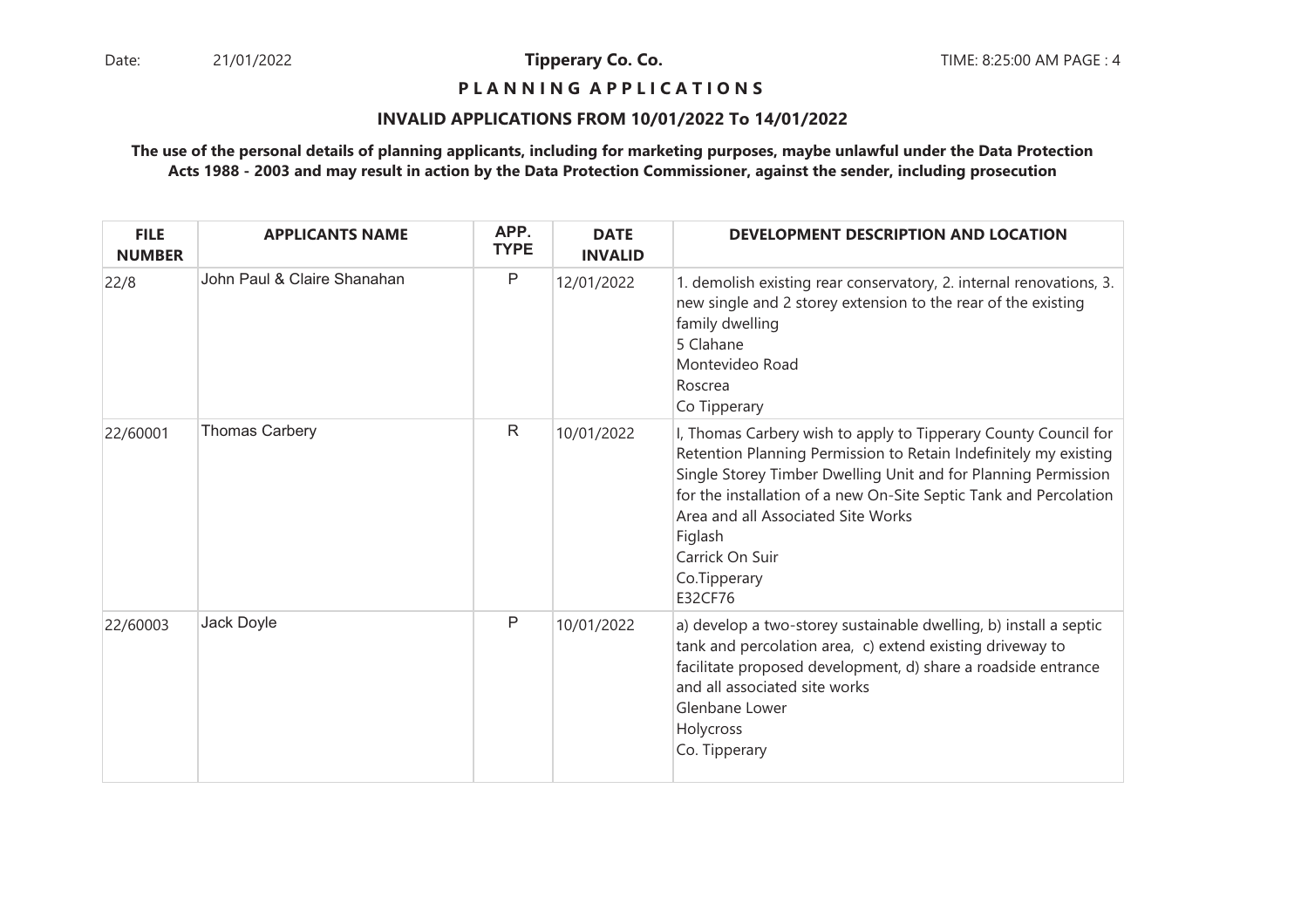**P L A N N I N G A P P L I C A T I O N S** 

#### **INVALID APPLICATIONS FROM 10/01/2022 To 14/01/2022**

| <b>FILE</b><br><b>NUMBER</b> | <b>APPLICANTS NAME</b> | APP.<br><b>TYPE</b> | <b>DATE</b><br><b>INVALID</b> | DEVELOPMENT DESCRIPTION AND LOCATION                                                                                                                                                                                                                                                                                                                                                                                                                                                                                                                                        |
|------------------------------|------------------------|---------------------|-------------------------------|-----------------------------------------------------------------------------------------------------------------------------------------------------------------------------------------------------------------------------------------------------------------------------------------------------------------------------------------------------------------------------------------------------------------------------------------------------------------------------------------------------------------------------------------------------------------------------|
| 22/60004                     | Anthony J O'Mahoney    | $\mathsf{R}$        | 10/01/2022                    | Retention Permission for the following:<br>Removal of window from west elevation of house and insertion<br>of window in east elevation;<br>Insertion of roof window in west facing roof slope;<br>Construction of detached garage;<br>Construction of boiler shed and oil tank;<br>Erection of timber play house;<br>Relocation of septic tank from location shown on drawings<br>associated with planning ref. P.3.3251 and provision of puraflo<br>treatment units;<br>and all associated site and ancillary works.<br>Roseboro<br>Tipperary<br>Co. Tipperary<br>E34 X257 |
| 22/60005                     | Jim O Connor           | $\mathsf{R}$        | 11/01/2022                    | permission to retain as constructed minor elevational changes to<br>previously granted permission (ref no 17600147) to the<br>sunroom/conservatory extension to the side of my dwelling with<br>all associated siteworks<br><b>Beakstown House</b><br>Beakstown<br>Holycross<br>E41FD30                                                                                                                                                                                                                                                                                     |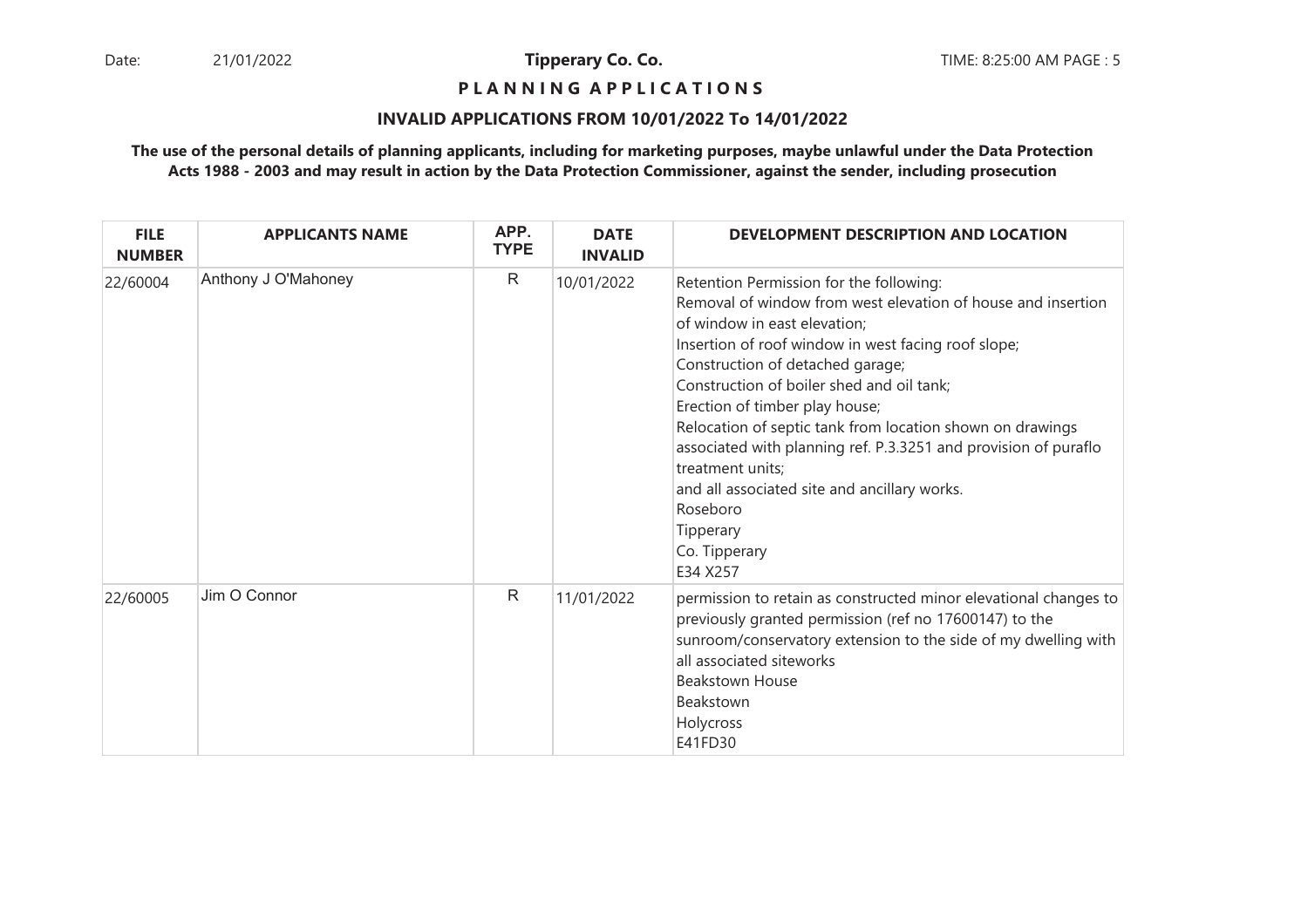## **P L A N N I N G A P P L I C A T I O N S**

#### **INVALID APPLICATIONS FROM 10/01/2022 To 14/01/2022**

| <b>FILE</b><br><b>NUMBER</b> | <b>APPLICANTS NAME</b>          | APP.<br><b>TYPE</b> | <b>DATE</b><br><b>INVALID</b> | DEVELOPMENT DESCRIPTION AND LOCATION                                                                                                                                                                                                                                                                                    |
|------------------------------|---------------------------------|---------------------|-------------------------------|-------------------------------------------------------------------------------------------------------------------------------------------------------------------------------------------------------------------------------------------------------------------------------------------------------------------------|
| 22/60007                     | Amy Buckley and Adrian Hennessy | $\mathsf{P}$        | 14/01/2022                    | Construction of a new single storey house, new vehicular<br>entrance and all associated site boundary and site development<br>works at Park View, Emly, Co. Tipperary.<br>Park View<br>Emly<br>Co. Tipperary                                                                                                            |
| 22/60008                     | <b>Patrick Crowe</b>            | P                   | 14/01/2022                    | for the demolition of existing detached shed to side of house<br>and sunroom to the rear of existing house and for the<br>construction of a single storey extension to both sides of<br>existing dwelling house together with all associated site works<br><b>Convent Cross</b><br>Dundrum<br>Co. Tipperary<br>E34 PH31 |
| 22/60009                     | Michael Hogan                   | $\mathsf R$         | 14/01/2022                    | Retention Permission for the following: Second floor extension<br>above first floor of original house; Single storey rear extension<br>behind original house; And all associated site and ancillary<br>works.<br>17 Church Street<br>Tipperary<br>Co. Tipperary<br>E34 X583                                             |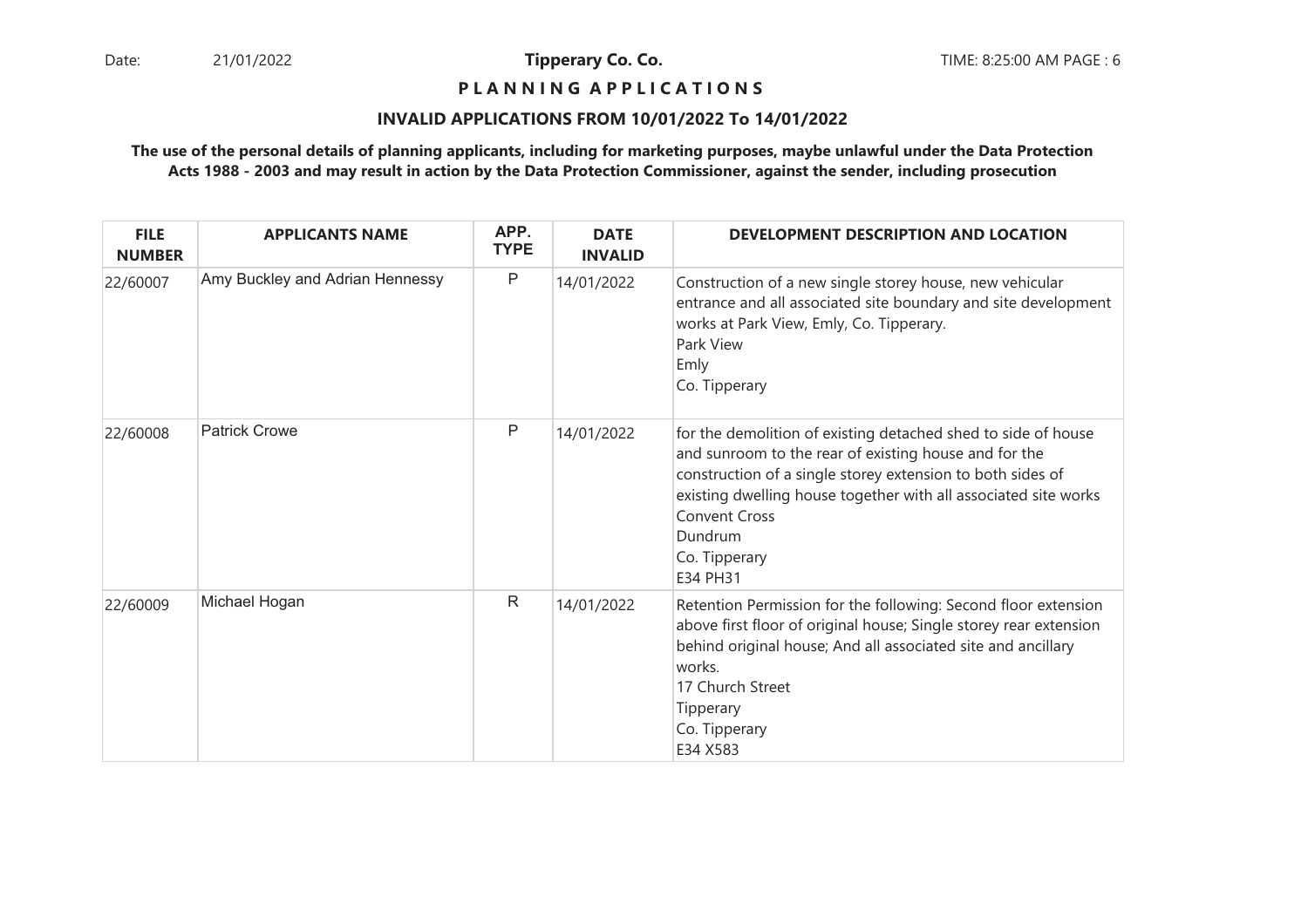## **P L A N N I N G A P P L I C A T I O N S**

#### **INVALID APPLICATIONS FROM 10/01/2022 To 14/01/2022**

**The use of the personal details of planning applicants, including for marketing purposes, maybe unlawful under the Data ProtectionActs 1988 - 2003 and may result in action by the Data Protection Commissioner, against the sender, including prosecution**

**16Total:**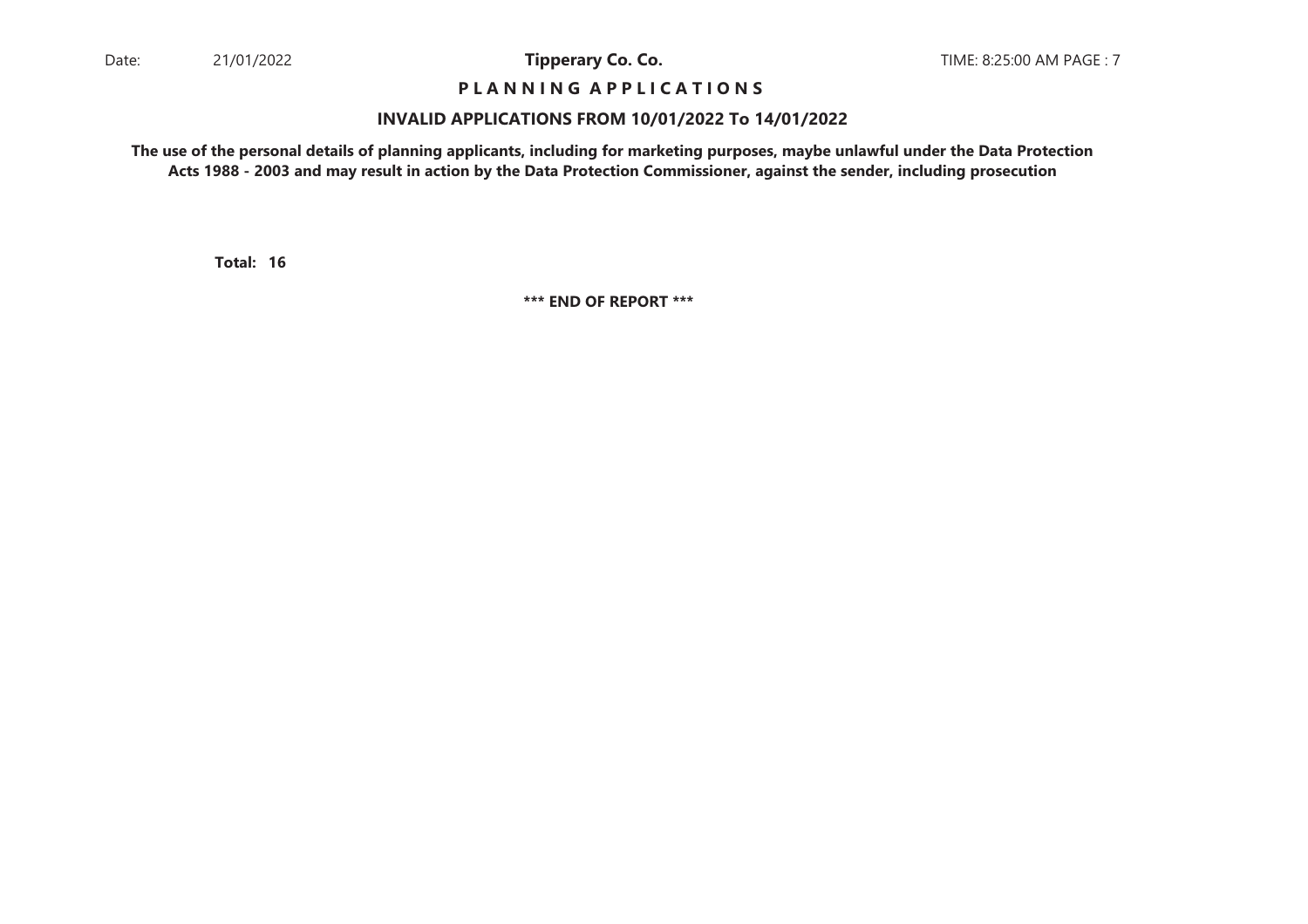## **P L A N N I N G A P P L I C A T I O N S**

## **EIAR - NIS REPORTS RECEIVED FROM 10/01/2022 To 14/01/2022**

| <b>FILE</b><br><b>NUMBER</b> | <b>APPLICANTS NAME</b> | APP.<br><b>TYPE</b> | <b>Received</b><br>Date | <b>Article Number</b> | DEVELOPMENT DESCRIPTION AND LOCATION                                                                                                                                                                                                                                                                                      |
|------------------------------|------------------------|---------------------|-------------------------|-----------------------|---------------------------------------------------------------------------------------------------------------------------------------------------------------------------------------------------------------------------------------------------------------------------------------------------------------------------|
| 22/10                        | Andrew Ryan            | P                   | 12/01/2022              | 177                   | two-storey dwelling house, entrance gates and secondary treatment<br>system and soil polishing filter with connections to all existing services,<br>application is accompanied by a Natura Impact Statement<br>Scrageen<br>Newport<br>Co. Tipperary                                                                       |
| 22/11                        | Damien & Patricia Ryan | P                   | 12/01/2022              | 177                   | construction of a new two-storey dwelling house, domestic garage, septic<br>tank and percolation area, a private well, entrance, landscaping, solar<br>panels on the roof of the dwelling house and all associated site works, a<br>Natura Impact Statement is subm<br>Newtown<br>Upperchurch<br>Thurles<br>Co. Tipperary |

**2Total:**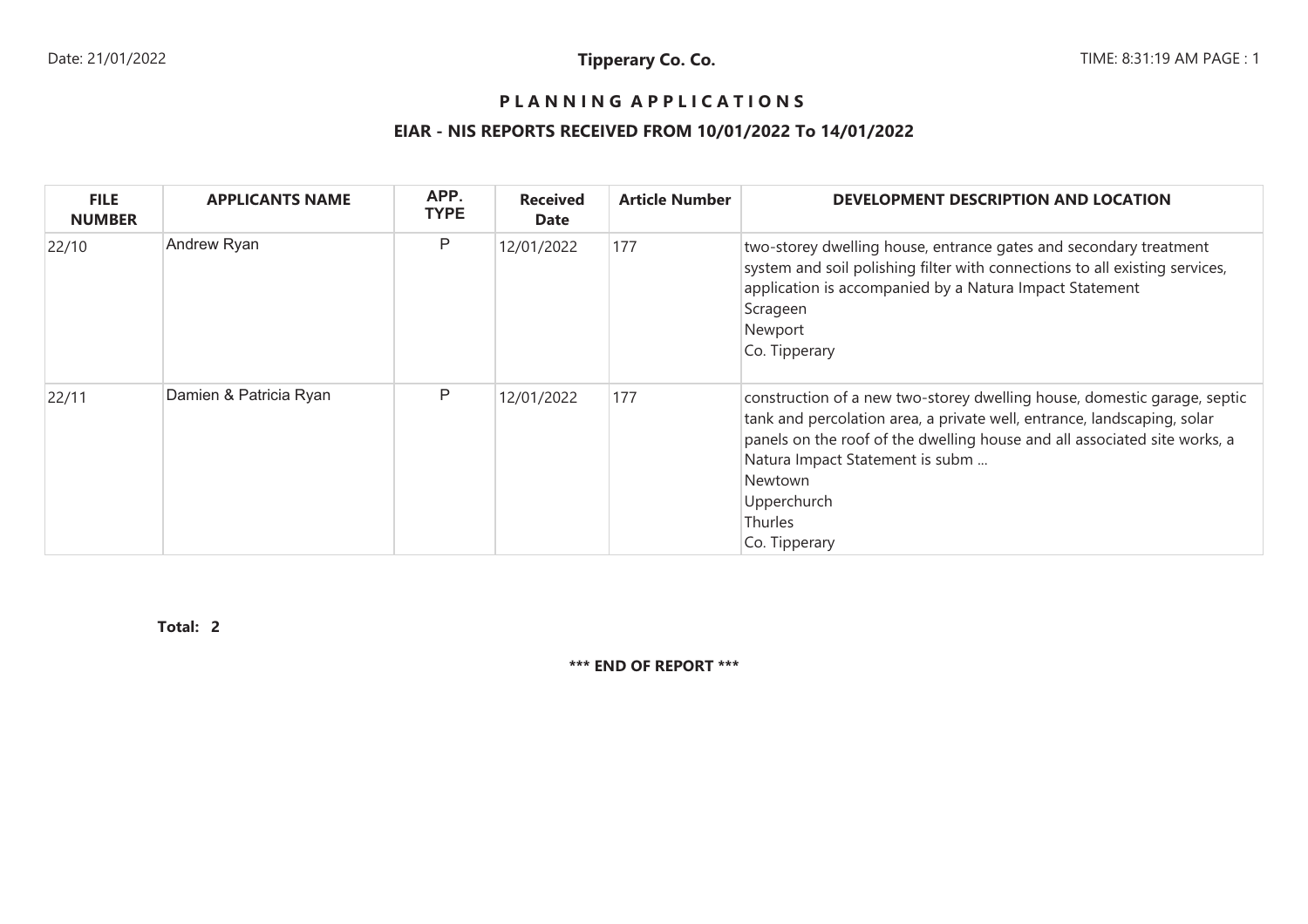## **P L A N N I N G A P P L I C A T I O N S**

## **EIAR - NIS REPORTS REQUESTED FROM 10/01/2022 To 14/01/2022**

| <b>FILE</b>   | <b>NAME</b><br>'ANT | A D D<br>nr i<br><b>TVDE</b> | <b>Peaues</b> | $-$<br>Article | <b>LOCATION</b><br><b>DEVI</b><br><b>ERIPTION</b><br>DFS.<br>JPMENT<br>AND |
|---------------|---------------------|------------------------------|---------------|----------------|----------------------------------------------------------------------------|
| <b>NUMBER</b> |                     |                              | Date          | Number         |                                                                            |

**0Total:**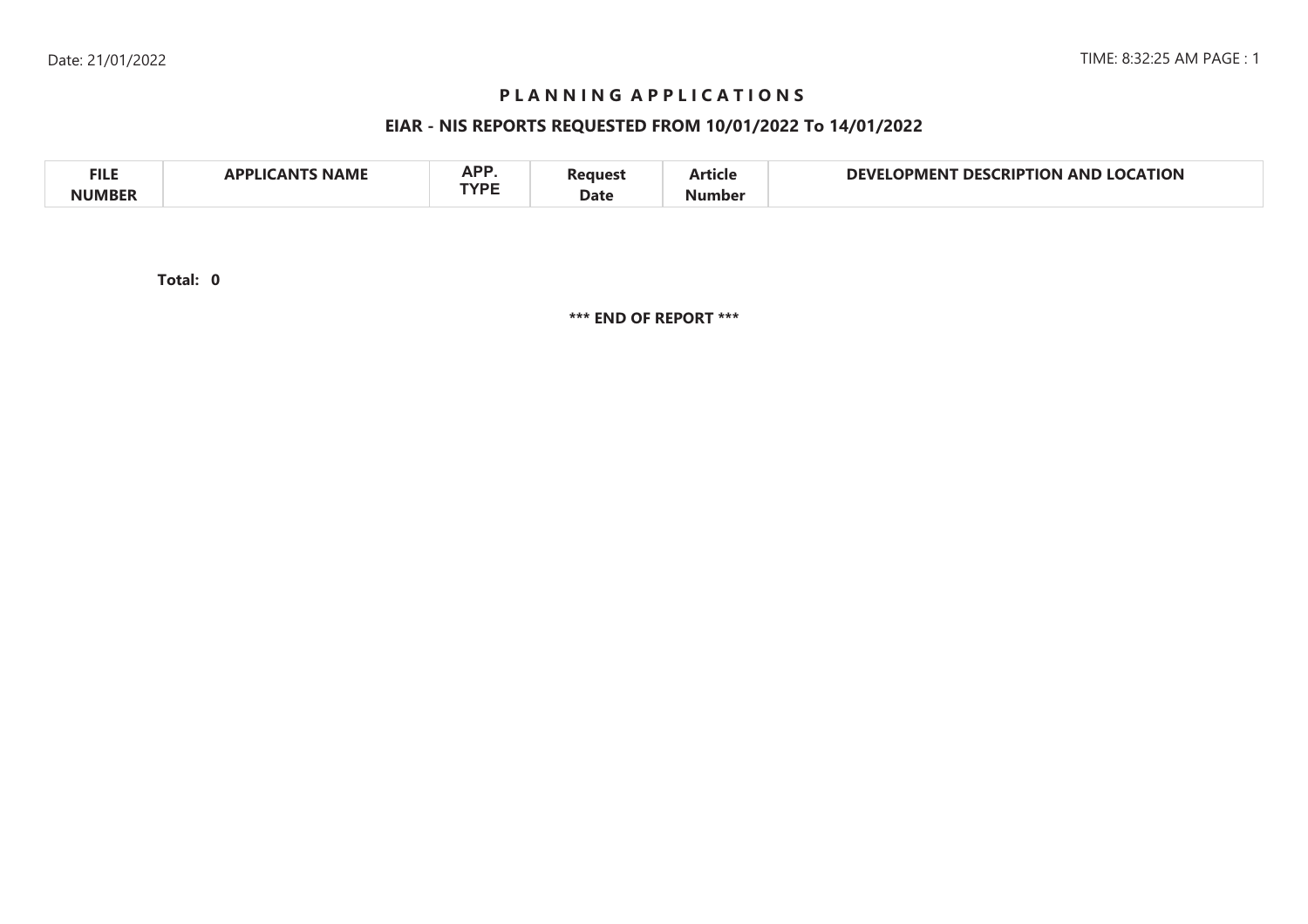# **A N B O R D P L E A N Á L A**

## **APPEALS NOTIFIED FROM 10/01/2022 To 14/01/2022**

| <b>FILE</b>   | <b>APPLICANTS NAME</b>                                                                                                                                | APP.         | <b>DECISION</b> | L.A.         | <b>DEVELOPMENT DESCRIPTION</b>                                                                                                                                                                                                                                                                                                                                                                                                                                                                                                                                                                                                                                                                                                                                                                                                                                                                                                                                                                                                                                                                                                                                                                                                                                                                                                                                                                     | <b>B.P. DATE</b> |
|---------------|-------------------------------------------------------------------------------------------------------------------------------------------------------|--------------|-----------------|--------------|----------------------------------------------------------------------------------------------------------------------------------------------------------------------------------------------------------------------------------------------------------------------------------------------------------------------------------------------------------------------------------------------------------------------------------------------------------------------------------------------------------------------------------------------------------------------------------------------------------------------------------------------------------------------------------------------------------------------------------------------------------------------------------------------------------------------------------------------------------------------------------------------------------------------------------------------------------------------------------------------------------------------------------------------------------------------------------------------------------------------------------------------------------------------------------------------------------------------------------------------------------------------------------------------------------------------------------------------------------------------------------------------------|------------------|
| <b>NUMBER</b> | <b>AND ADDRESS</b>                                                                                                                                    | <b>TYPE</b>  | <b>DATE</b>     | DEC.         | <b>AND LOCATION</b>                                                                                                                                                                                                                                                                                                                                                                                                                                                                                                                                                                                                                                                                                                                                                                                                                                                                                                                                                                                                                                                                                                                                                                                                                                                                                                                                                                                |                  |
| 21/110        | Board of Management - Gaelscoil<br>Charraig na Siuire<br>c/o Carrick United AFC<br>Coolnamuck Road, Carrick Beag<br>Carraig na Siure<br>Co. Tipperary | $\mathsf{P}$ | 13/12/2021      | $\mathsf{C}$ | the demolition of the former St. Joseph's College and associated<br>outbuildings and the construction of a new 2-storey 8-classroom<br>school building with a total floor area of 1,627 sqm and<br>incorporating a general purpose hall, a library resource area, staff<br>rooms, support teaching spaces and all ancillary accommodation.<br>The building will also include 34 no. photovoltaic panels and<br>rainwater harvesting tanks at roof level. Works to the new school<br>grounds will consist of the provision of a ball court, senior and<br>junior play areas, kick about and orchard and nature areas and<br>associated hard and soft landscaping throughout. The<br>development will also include the widening of the road along the<br>North Quay, drop-off and pick-up areas for both cars and buses,<br>the provision of 16 no. car parking spaces (including 1 no.<br>disabled parking space), sheltered bicycle stands, public realm<br>works to include new paving on Clonmel/Well Road and North<br>Quay, with new entrances, gates and boundary treatments, flood<br>storage compensation area, and all other associated site and<br>development works. A Natura Impact Statement (NIS) has been<br>prepared and will be submitted to the planning authority with the<br>application<br>Saint Joseph's College<br>Clonmel Road<br>Carrick-on-Suir<br>Co. Tipperary E32 XY43 | 13/01/2022       |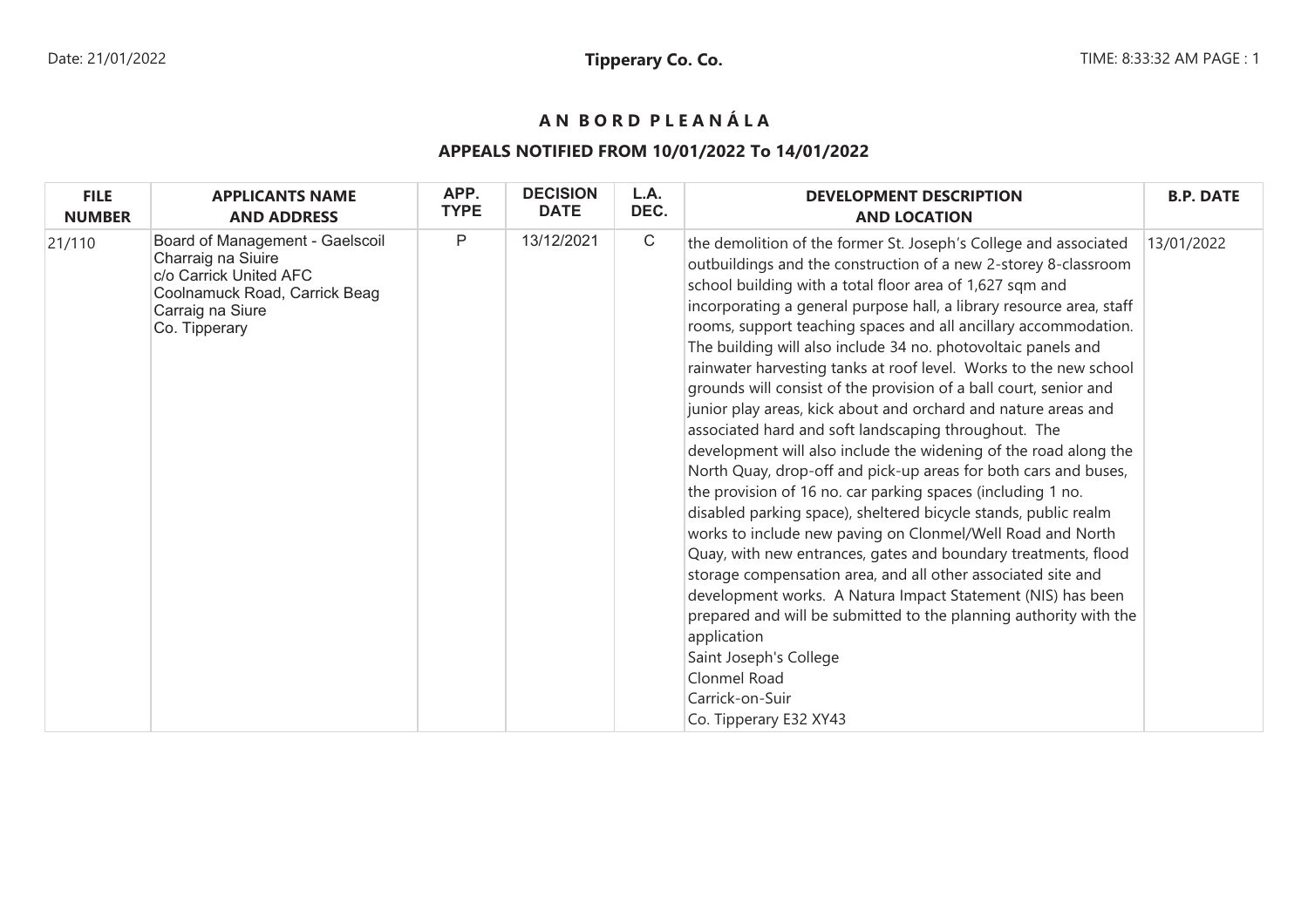# **A N B O R D P L E A N Á L A**

## **APPEALS NOTIFIED FROM 10/01/2022 To 14/01/2022**

**Total: 1**